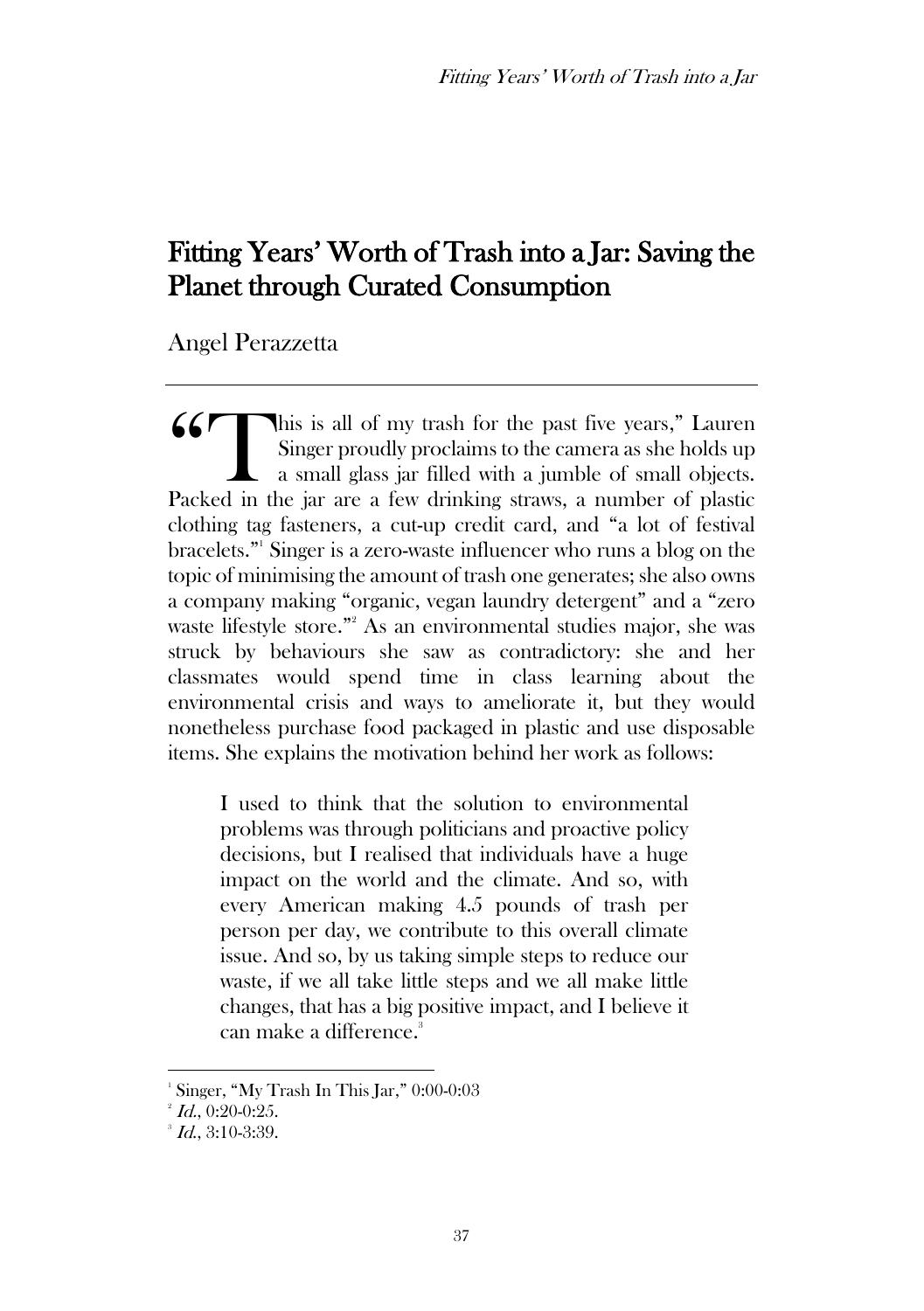This passage encapsulates two elements of a widespread eco-friendly narrative. On the one hand, the passage reflects a belief in the environmental effectiveness of cumulative individual-level changes in lifestyle, particularly those related to the sphere of consumption. On the other hand, it exemplifies a dismissal of large-scale political (or, more properly, "institutional") solutions to environmental problems.

I selected this short video because it is representative of many videos, blogs, social media posts, books, and articles of its kind. "How I Fit 5 Years of My Trash In This Jar" is not a unique text, but rather a paradigmatic example of a popular narrative concerning environmentally conscious action.

Given the increasing awareness of climate change amongst all segments of the population, but especially young people, it is no wonder that guides to eco-friendly behaviour attract a lot of attention.<sup>4</sup> I do not want to investigate the source of this environmental sensibility—the sense of urgency around climate change is well warranted, as the first Intergovernmental Panel on Climate Change report in 1990 was already gloomy and the situation has not improved in the intervening three decades—but rather why exactly such an awareness tends to be realised in the form of lifestyle adjustments. Why is eco-consciousness understood as strictly a matter of consumption, encompassing aesthetic and identitarian pursuits, rather than a mostly political project?

In this essay, I close read a selection of lifestyle guides purporting to teach readers how to lead a minimalist life. The specific texts were chosen because they posit a strong relationship between environmental concerns and minimalist lifestyles—a move that, perhaps surprisingly, is not at all omnipresent in the literature on minimalism tout court. I will analyse the corpus of selected titles in order to unearth the ideological assumptions that characterise the subgenre of *environmental minimalism* and to contrast these assumptions with the apparently countercultural affective structure of the texts themselves. My argument is that the minimalist handbooks I analyse adopt the language of individual empowerment

<sup>4</sup> Thompson, "Young People's Climate Anxiety," 605.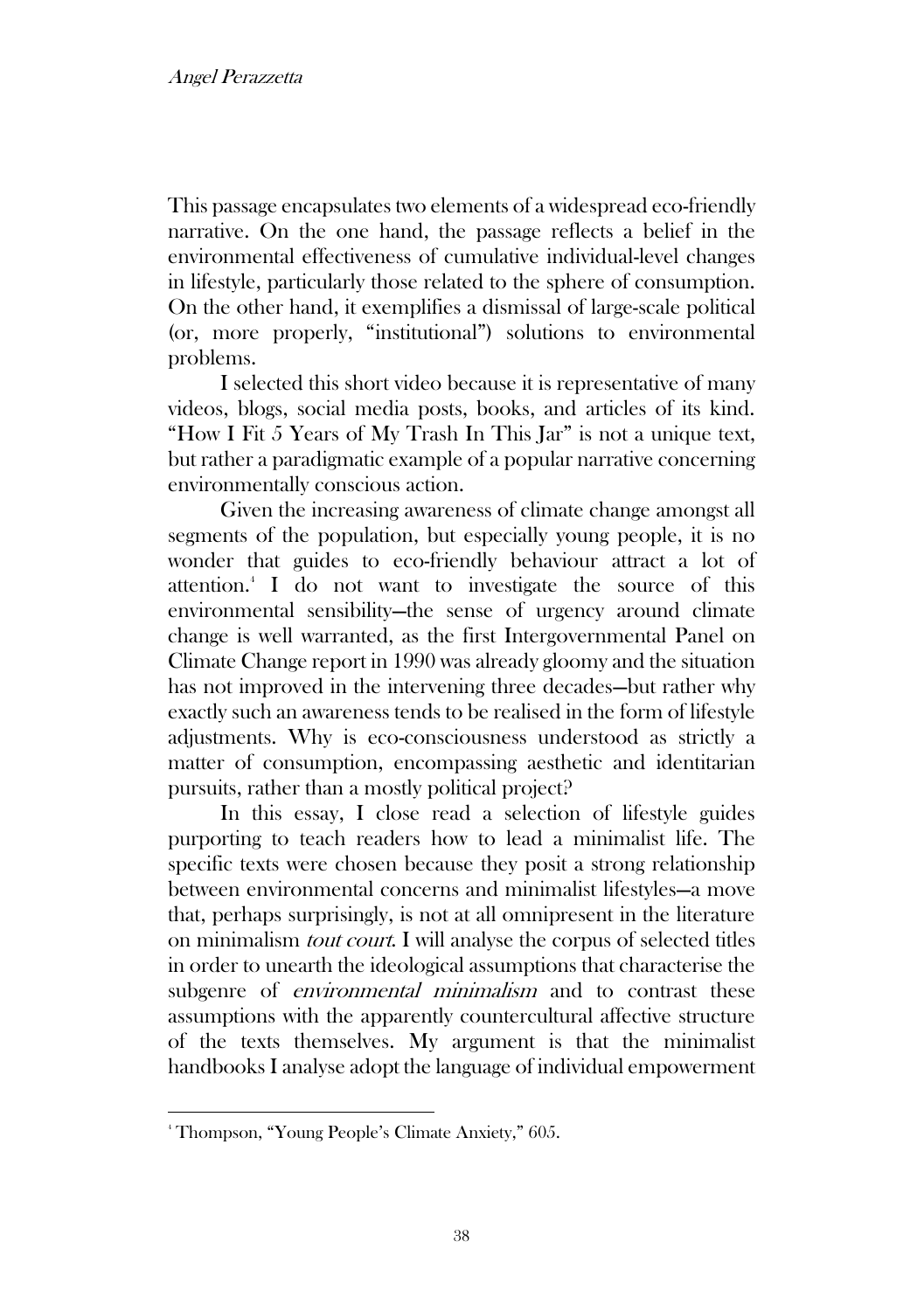and social critique, much like Lauren Singer's video, but upon closer inspection it becomes clear that the solutions they propose are compatible with the political, economic and ideological hegemony of neoliberal capitalism.

The analysis proper will be preceded by two introductory sections. In the first, I will present the corpus of texts at the core of this article in relation to the practices of lifestyle minimalism, the zero-waste movement and ethical consumption. The second introductory section will delve into the concept of neoliberal governmentality, focusing on its political consequences—especially, as Wendy Brown argues, on its incompatibility with democracy. These introductory sections are followed by close readings of several extracts from minimalist handbooks, highlighting the ideological implications of certain common narratives, such as the idea that lifestyle adjustments are the key to environmental action, that curating one's private consumption is the path to sustainability, and that one's behaviour as a consumer can essentially be understood as activism. In the final portion of the article, I will contrast the individualistic bent of minimalist and zero-waste handbooks with the openly political and communal nature of the possibilities for action proposed in other texts devoted to solving climate change.

## What is lifestyle minimalism?

Unlike the idea of zero-waste, which is intuitively easy to grasp (it means striving to produce no garbage by foregoing disposable items and instead choosing goods that can be reused indefinitely), the concept of minimalism is less immediately clear. Semantically, it evokes ideas of paring down, simplifying and reducing. Accordingly, the minimalist movement in contemporary art produced sculptures "characterised by extreme simplicity of form, usually on a large scale and using industrial materials."<sup>5</sup> But in terms of lifestyle, the relevant domain for this article, the minimalist drive toward simplification takes two forms. At the abstract level, it encourages proponents to re-evaluate their priorities, minimising commitments that cause

<sup>&</sup>lt;sup>5</sup> Chilvers and Glaves-Smith, "Minimal art," 461. Chilvers and Glaves-Smith describe artists contributing to minimal art as concerned with purity of form, transcending mimetic representations of space, and bringing artworks in conversation with the exhibition space.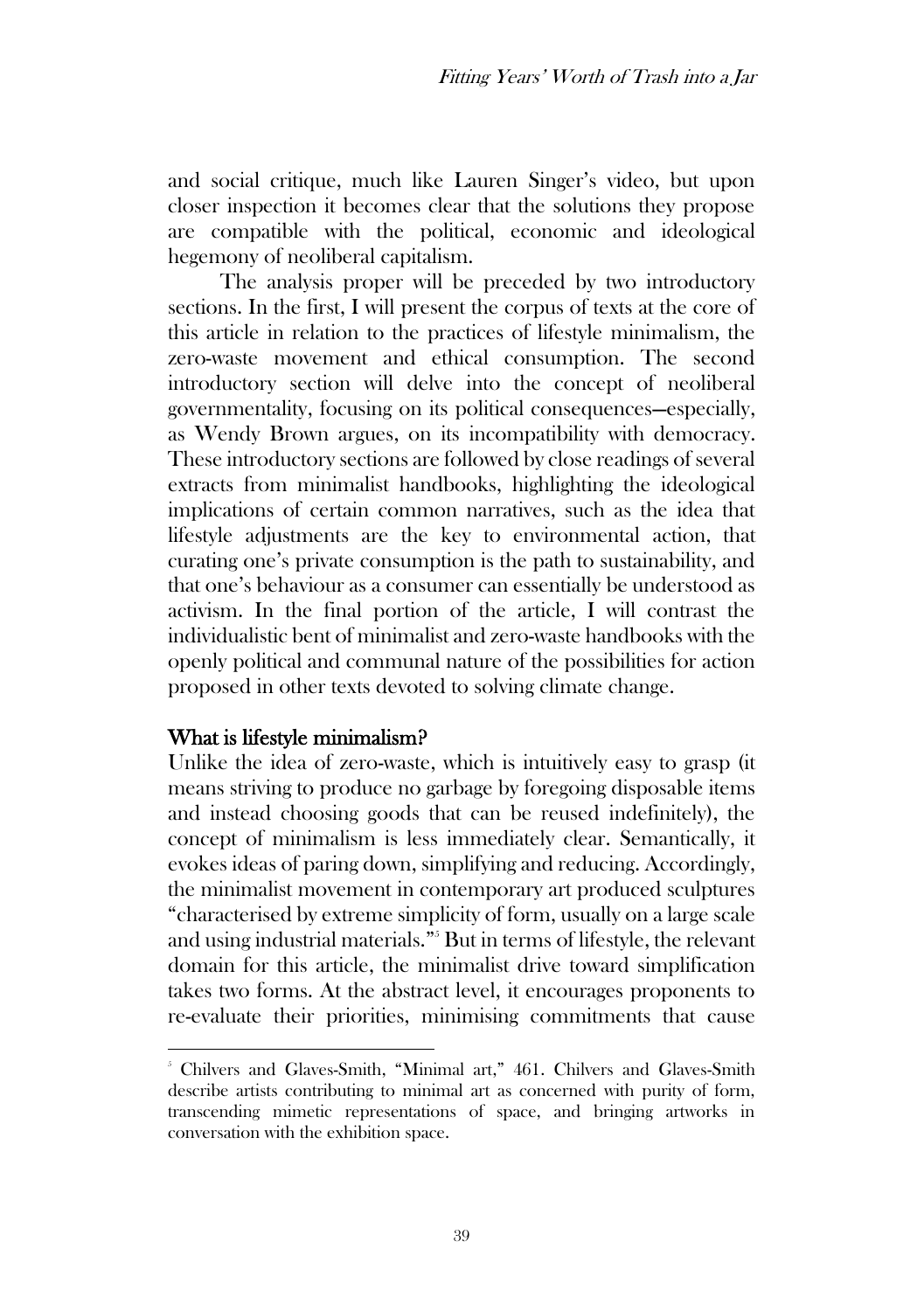unnecessary stress and take time away from enjoyable pursuits. At the material level, it involves activities like decluttering (getting rid of superfluous objects) and limiting the number of new things one brings into one's home. Rarely are these two levels completely separate from one another: most books on minimalism recommend simplifying your life *and* your home, understanding these two domains as intertwined. Despite the connection between the psychological and the domestic spheres, authors of books on minimalism typically decide to focus on one of the two, emphasising either the physical act of going through one's possessions or the process of re-evaluating one's career, relationships and priorities.

Focusing on the material side of things, minimalism's emphasis on reducing consumption and living more frugally gives the lifestyle an environmentally friendly connotation. This "green" image is supported by a large amount of content on social media that plays up the sustainability of a minimalist lifestyle, relying amongst other things on a visual rhetoric consisting of images of plant-filled apartments, natural-looking materials, and an aesthetic predilection for the simple and (seemingly) unstaged. Partly because of this environmentally friendly reputation, lifestyle minimalism attracts a lot of popular interest, especially in light of growing concern about the climate crisis.<sup>6</sup>

In order to understand the constellation of practices discussed in this article, a third movement should be mentioned alongside zero-waste and minimalism: ethical consumption. This complex phenomenon—endowed with its own historical and cultural premises—started gaining traction around the turn of the millennium.<sup>7</sup> At the time, in hope of mitigating the impact of their consumption on the environment and working conditions in the Global South, many consumers started to let ethical concerns inform their purchasing habits.<sup>8</sup> Unable to completely opt out of consuming, shoppers who want to practically enact their ethical

<sup>6</sup> Minimalist authors like Marie Kondo and the American duo The Minimalists (Joshua Fields Millburn and Ryan Nicodemus) are particularly successful, starring in Netflix shows, publishing best-selling handbooks and boasting large numbers of social media followers.

Lewis and Potter, Ethical Consumption, 8.

<sup>8</sup> Shaw and Newholm, "Voluntary Simplicity," 168.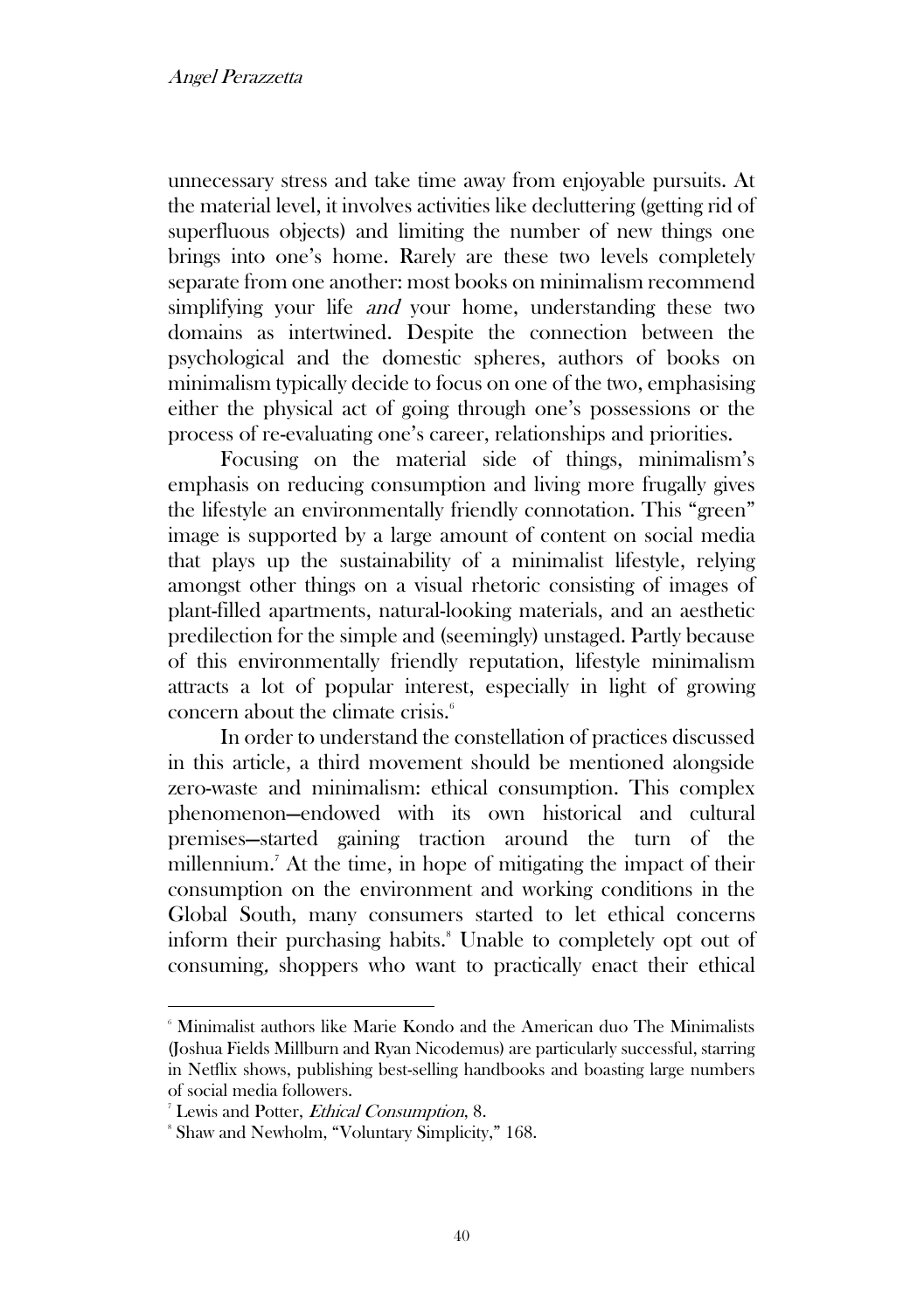concerns are faced with two possible strategies: they can shift their purchasing habits by acquiring more ethically sourced products, and they can adopt a less consumption-heavy lifestyle to minimise the destructive consequences of their purchases.<sup>9</sup> Ethical consumption has steadily increased in popularity over the last two decades; today, it is possible to purchase bamboo toothbrushes, biodegradable earphones, and all sorts of groceries in glass jars—all in a bid to avoid creating plastic waste. Companies like Apple craft an image of sustainability by promoting their products as recyclable and produced minimizing waste.<sup>10</sup> Many companies' advertisements also emphasise how humane their production practices are and how they empower the workers who labour in their factories. Some companies even enact schemes where, for every item purchased by a (Western, wealthy) customer, another identical item is donated to a community in need.<sup>11</sup> The concerns informing ethical consumption have been fully embraced by corporations large and small: if customers want to purchase items that are environmentally friendly and ethically manufactured, the market will provide them.<sup>12</sup>

The three movements I have mentioned—lifestyle minimalism, zero-waste and ethical consumption—are often combined and integrated with one another. Minimalism proclaims that life is too hectic, that consumerism does not lead to happiness, and that a simpler lifestyle can offer greater rewards than conspicuous consumption. The average reader of books on minimalism is, however, unable to stop consuming entirely: even reducing purchases to the minimum, they will still need to acquire groceries, clothing and technology. Those more or less unavoidable

 $^\circ$  Ibid.

<sup>&</sup>lt;sup>10</sup> Valenzuela and Böhm, "Against wasted politics," 26.

 $11$ <sup>11</sup> See for example Nike, "Worker Engagement & Wellbeing." See also the buyone-donate-one schemes carried out for socks and eyeglasses: Bombas, "Thank You X 5 Million," and Warby Parker, "The Whole Story Begins With You."

 $12$ <sup>12</sup> The twin questions of transparency (is a product that claims to be fully recyclable really recyclable anywhere?) and of effectiveness (is donating a second pair of socks to homeless shelters really the most efficient way to help, or is it more of a feel-good practice for customers?) are often brought up by commentators and critics, but that does not seem to inspire much serious debate. On the topic see for example, Valenzuela and Böhm, "Against Wasted Politics," or Kalina, "Treating the Symptom?"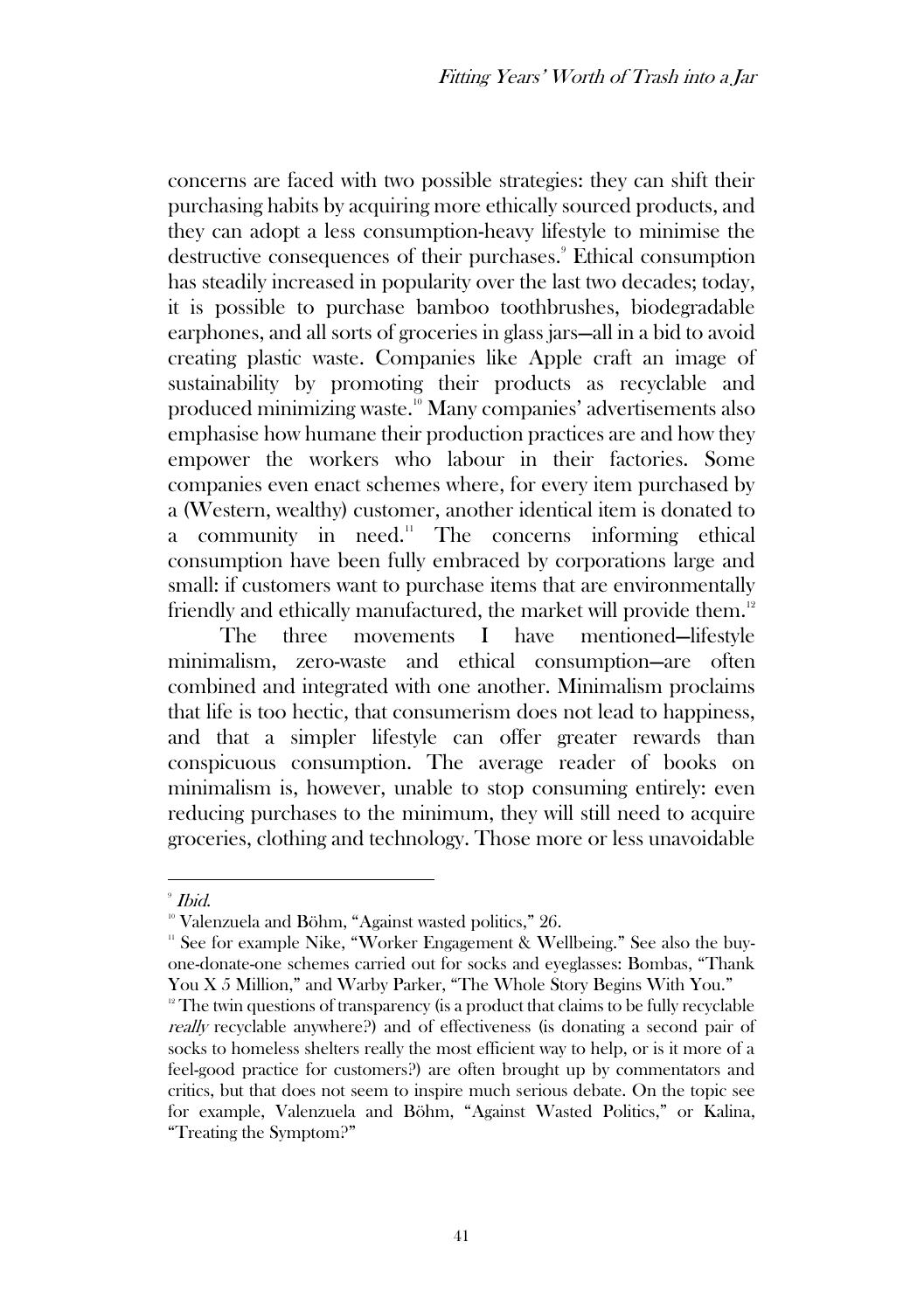purchases are where ethical consumption fits in: the things that one must buy should be both ethically sourced and environmentally sustainable. One could therefore interpret zero-waste practices, which are meant to reduce the amount of waste one creates, as a facet of ethical consumption.

The above-mentioned environmentally-friendly rhetoric often goes unmentioned in published handbooks on lifestyle minimalism. The few printed titles that do explore the ecological implications of a less-consumerist lifestyle invariably focus on the practical aspects of minimalism, and particularly on household management. Such texts effortlessly combine the logic of reduction and simplification, which is so central to minimalism, with an appreciation of zero-waste techniques and a concern with the ethical aspects of consumption. By assembling these different (but related) lifestyle trends, minimalist handbooks that prioritise environmental sustainability focus on the private consumption of individuals and their families. This emphasis on individual consumption (specifically as it concerns the domestic sphere), combined with an acknowledgement of the ecological impact of a minimalist lifestyle, constitutes the core of what I call *minimalist environmentalism*.

I selected Francine Jay's The Joy of Less, Bea Johnson's Zero Waste Home, and Cary Telander Fortin and Kyle Louise Quilici's New Minimalism as the corpus for this article because they embody environmental minimalism as I define it. All three of these books share two key characteristics: firstly, they focus on the domestic space, on the management of material possessions, and on the nefarious consequences of thoughtless consumption more generally. Secondly, they discuss the environmental implications of lifestyle choices in detail—be it in one chapter, as in The Joy of Less, or throughout the length of the text, as in the remaining two titles.

## Neoliberalism: homo oeconomicus and the rational market

In the following three sections, I aim to identify and problematise some common elements of the environmental discourse exemplified by my corpus of minimalist handbooks. I focus specifically on drawing links between arguments playing up the importance of carefully managing one's private consumption, which are a central component of environmental minimalism, and the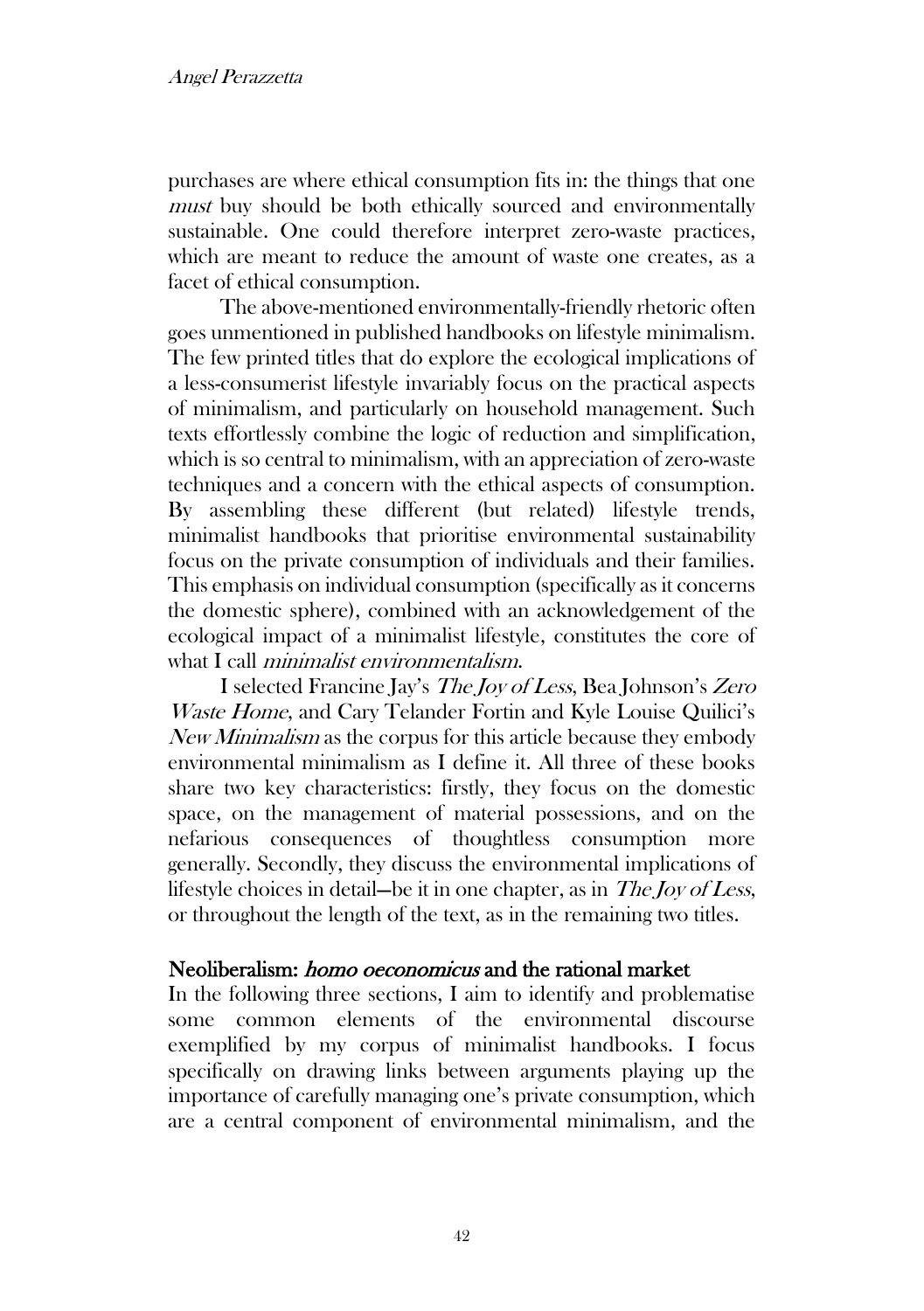much-discussed concept of neoliberalism. Before delving into the analysis proper, I will briefly delineate how I understand two key terms, *politics* and *neoliberalism*, and why exactly the latter is especially relevant for my discussion.

Instead of taking on the challenging task of offering a coherent definition of politics, I will draw on Adrian Leftwich's schematic classification of the meanings of politics and argue that, for my purposes, the term should be understood as processual, addressing how "questions of power, control [and] decision-making" are mediated amongst individuals and groups, without necessarily involving governmental institutions. <sup>13</sup> In this article I specifically understand politics as proximate to democratic decision-making, with the idea that in politics multiple interested parties can come together to actively pursue their interests.<sup>14</sup>

Though younger than the debate about the nature of politics, the concept of neoliberalism has also been interpreted in a multiplicity of ways. Countless books and countless articles have been devoted to the task of defining neoliberalism. These texts tend to agree on identifying three central elements: a reliance on freemarket economics, an individualistic ethos, and a belief in the idea that the functions of the state ought to be very limited—especially as they pertain to the sphere of the economy. Throughout my analysis I will show that minimalist environmentalism is shaped by these three principles, which greatly constrain the range of solutions to ecological problems that minimalist environmentalism can discuss.

Beyond these very general traits, scholars disagree on the domains they see as influenced by neoliberalism: to some, like David Harvey, it is a largely economic affair, while to others, like Rachel Greenwald-Smith, it explains social and cultural phenomena as well. Clearly, in analysing a popular lifestyle through the lens of neoliberalism, I would position myself in the latter camp. My argument is deeply informed by political theorist Wendy Brown's analysis of neoliberalism's influence on contemporary Western societies. In her study Undoing the Demos, Brown focuses on the

 $13$  Leftwich, "Thinking Politically," 14.

 $14$  Centering the importance of democratic organisation, I follow the arguments laid out by Naomi Klein in This Changes Everything (see, for example, chapter 4) and Jon Alexander in Citizens.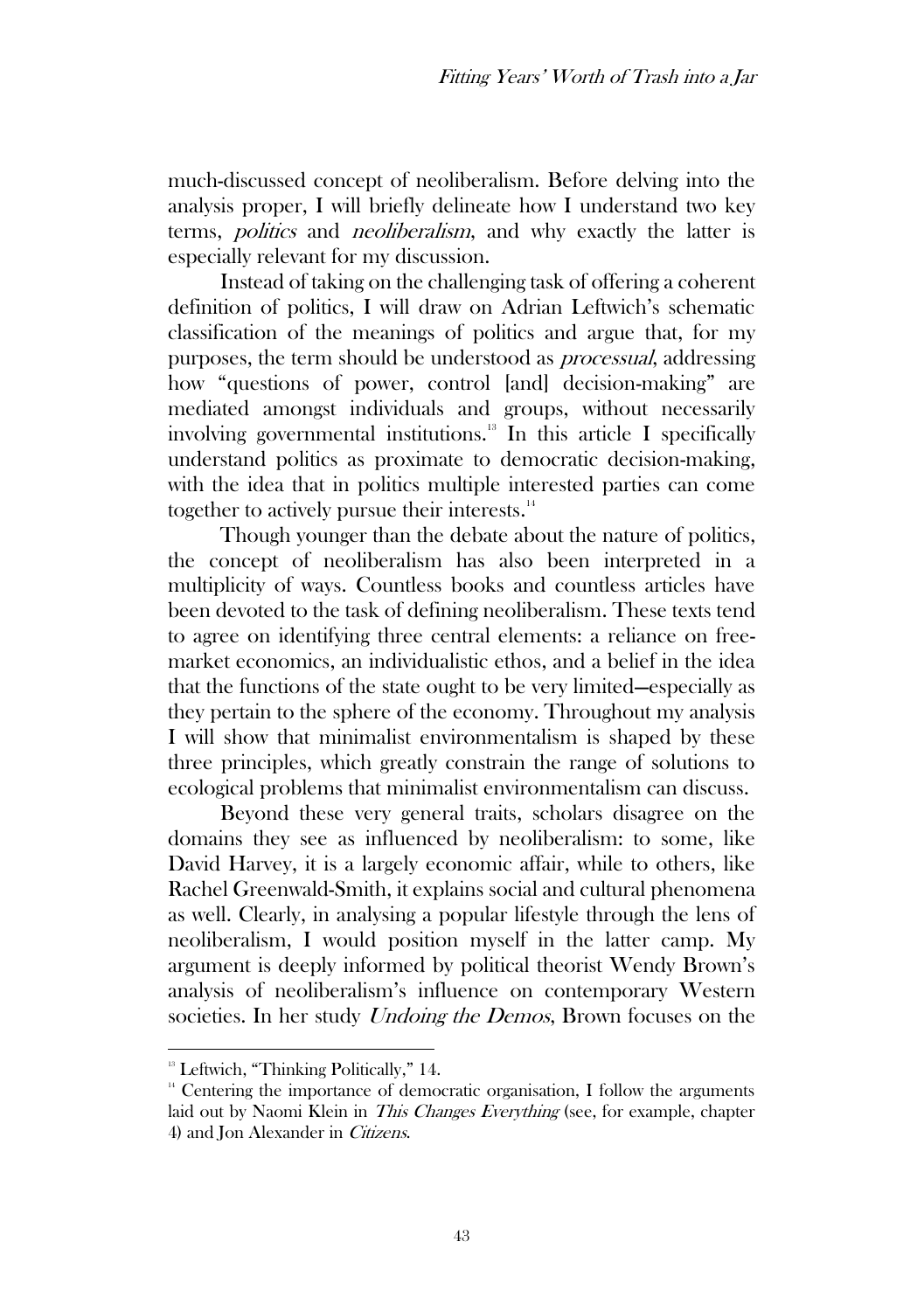incompatibility between neoliberalism—which she defines, following Michel Foucault, as "a specific and normative mode of reason, of the production of the subject, 'conduct of conduct,' and scheme of valuation"<sup>15</sup>-and democracy.<sup>16</sup> Democracy, which Brown understands as "political self-rule by the people, whoever the people are," <sup>17</sup> asks that people understand themselves as members of a community, and as such pursue the public good.<sup>18</sup> This cooperative imagination is fundamentally at odds with the competitive nature of neoliberalism, which Brown defines as a rationale that understands every human behaviour in economic terms, evaluating every sphere of life as if it were governed by the logic of the free market.<sup>19</sup>

In neoliberalism, crucially, human subjects shed the role of citizens and take on the role of homo oeconomicus: they are only intelligible insofar as their actions make economic sense, whether or not they function in domains that are expressly monetized. Homo oeconomicus, in other words, justifies taking a break over the weekend because rest will allow greater efficiency at the workplace, not because a break might be enjoyable. Texts on minimalist lifestyles likewise often cater to the interests of homo oeconomicus. A particularly straightforward example of this orientation toward efficiency and profit—focusing, of course, on how practices like decluttering can contribute to profit maximisation—is found in New *Minimalism.* Quilici and Fortin recount their experiences with a client, Shawn, "a highly in-demand Silicon Valley engineer, . . . [whose] time was so valuable that it didn't seem worth it to him to deal with his stuff."<sup>20</sup> Shawn thinks like a *homo oeconomicus*: if time is money, then spending time on activities that do not bring profit is an irrational waste. It soon becomes evident to him, however, that living in an organised minimalist environment is economically worthwhile, because it reduces the amount of time it takes him to pack for work trips and it ensures that he is able to reliably arrive at

 $15$  Brown, *Undoing the Demos*, 48.

 $16$  Id., 39.

 $17$  Id., 20.

 $18$  Id., 24.

 $19$  Id., 10.

<sup>&</sup>lt;sup>20</sup> Quilici and Fortin, New Minimalism, 45.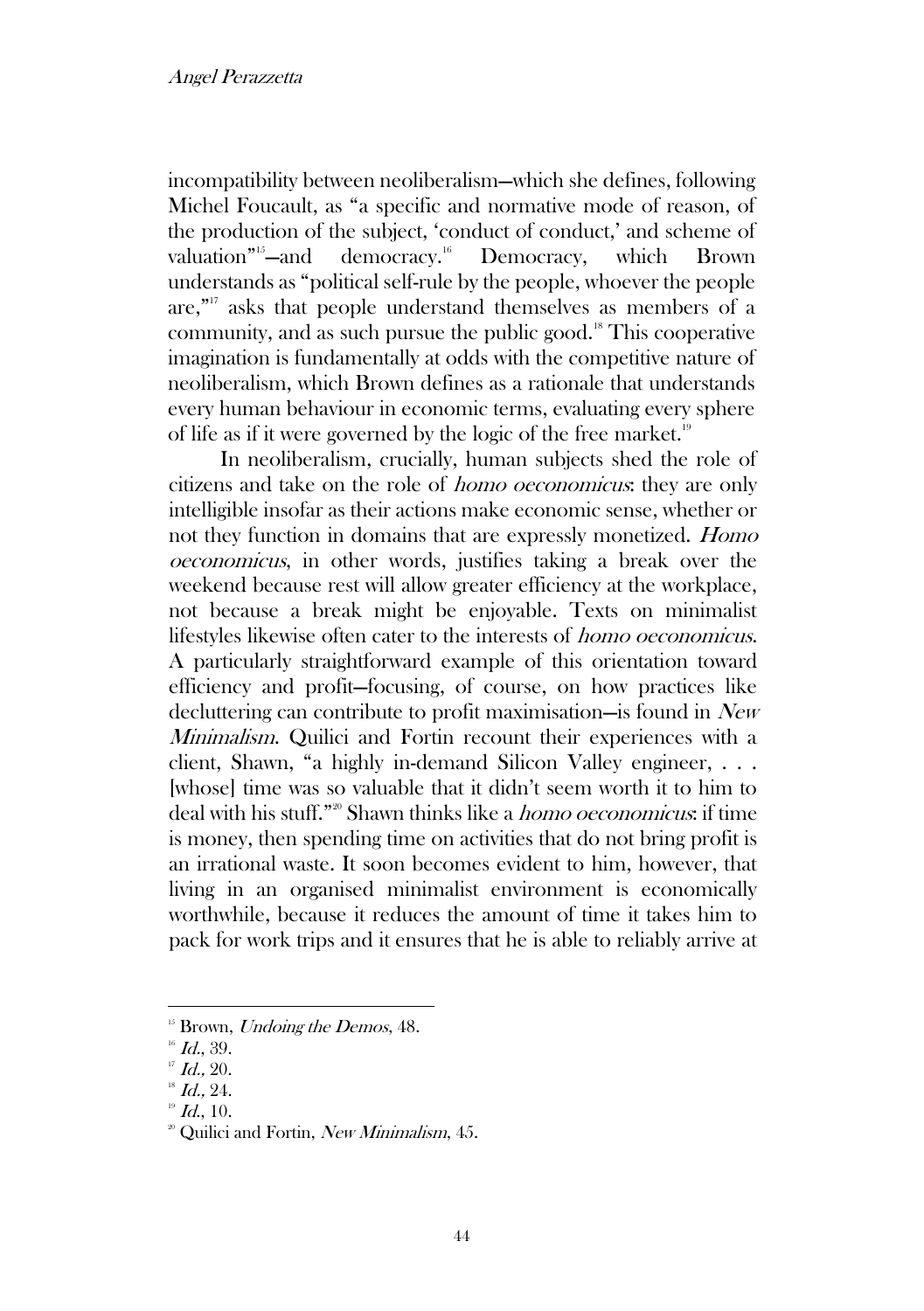work on time. <sup>21</sup> After receiving professional decluttering help, Quilici and Fortin point out, Shawn's mental state is so much improved by his more organised surroundings that he decides to move cities and pursue even more lucrative work.<sup>22</sup>

For the purposes of this article, the most important implication of homo oeconomicus' overextension of market logic to every facet of life—including domains traditionally untouched by it is that it stands to reason that the market would also be its preferred space for action. According to this framework, goals, be they individual or social, can only be pursued by keeping a close eye on the opportunities afforded to economic actors. The horizon, then, is not one of democratic mobilisation for the good of the community. As Brown argues, individuals under a neoliberal regime are called upon to act as subjects of the market, not as members of a coherent political body.<sup>23</sup> Minimalist environmentalism, I will argue, is deeply steeped in this market-centric understanding of social and political action.

## Environmental concerns: from the centre to the periphery

The three books in my corpus were selected because they devote a significant amount of space to the topic of environmentalism, but they do not approach it in the same way—or with the same intensity. On the more involved end of the spectrum sits Zero Waste Home, which could be broadly described as a guide to environmentally friendly homemaking. In this text, Johnson highlights the beneficial effects of her lifestyle recommendations on the environment and psychological wellbeing, while generally overlooking the aesthetic pursuit of sparse-looking interiors. The title, too, explicitly attracts readers whose environmental sensibility pushes them to make lifestyle changes, and it primes them to expect a book whose main goal is to promote a "green" lifestyle. The same cannot be said of The Joy of Less, nor New Minimalism (whose subtitle, "Decluttering and Design for Sustainable, Intentional Living," ambiguously evokes two meanings of sustainable, both as

 $21$  *Ibid.* 

 $^{22}$  *Id.*, 46.

 $2^2$  Brown, *Undoing the Demos*, 22.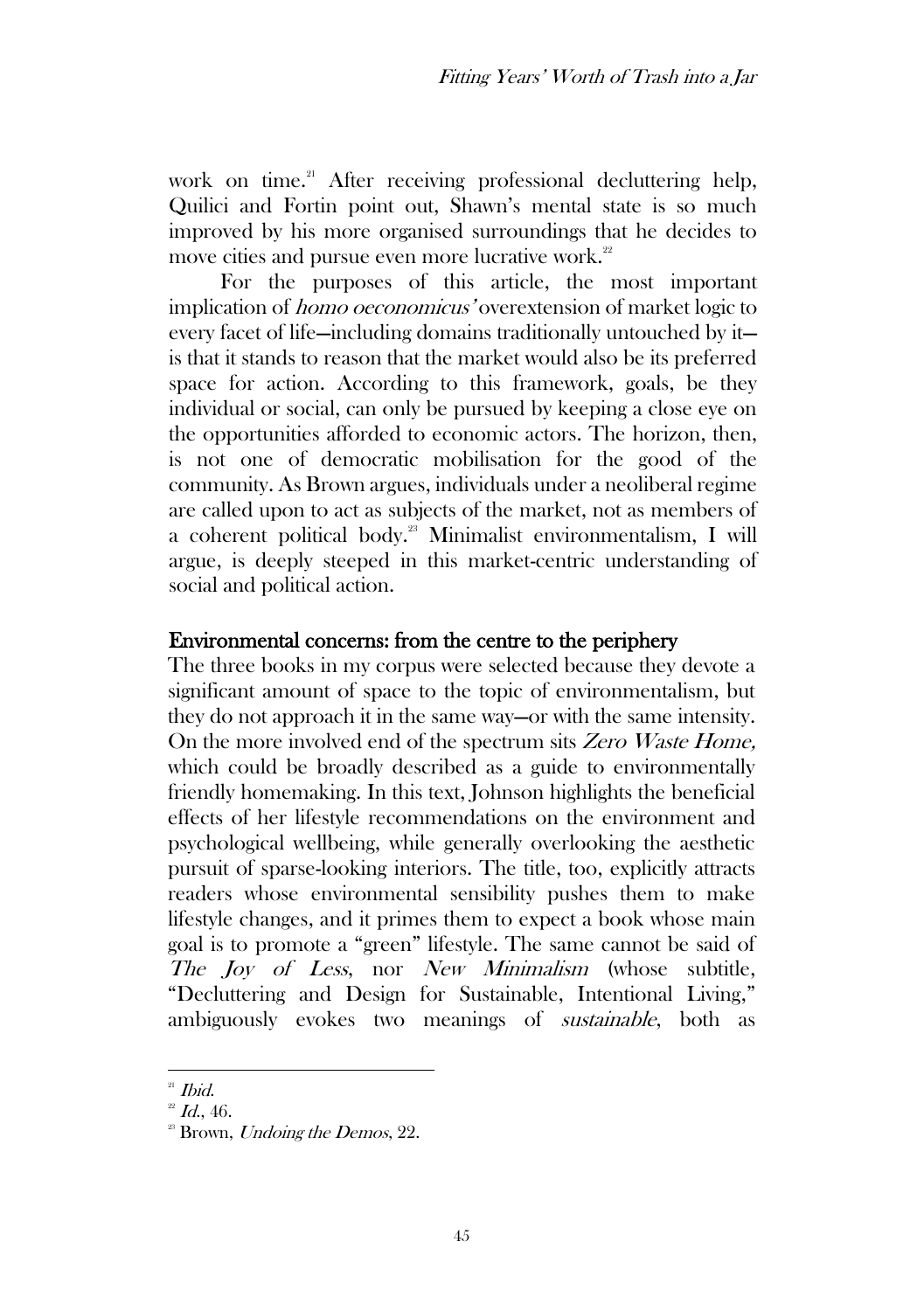"environmentally friendly" and "easy to maintain in the long run") and in fact these latter two texts devote much less space to environmental concerns, and more to the creation of elegant domestic spaces.

While Zero Waste Home centres on the impact that thoughtful domestic management might have on the environment, The Joy of Less and New Minimalism only mention the potential ecologically beneficial aspects of minimalism as welcome side effects of their projects, which are mainly intended to achieve the aesthetic goal of a tastefully decorated home and the psychological goal of improved satisfaction. Jay, for example, acknowledges that her readers may "have embraced minimalism to save money, save time, or save space in [their] homes," but reassures them that their minimalist practice—the decluttering and re-using, donating and ethical purchasing—has nonetheless had the effect of "[saving] the Earth from environmental harm, and [saving] people from suffering unfair (and unsafe) working conditions."<sup>24</sup> Similarly, the authors of New Minimalism point out that along with improving one's wellbeing, a minimalist lifestyle offers "less obvious benefits . . . like, ahem, saving the planet."<sup>25</sup> Quilici and Fortin are mindful of the fact that their readers might not be particularly motivated to turn into "warrior[s] for our planet's health," but they are adamant that if readers enact the advice offered, "[their] actions will be a benevolent service to our earth."<sup>26</sup>

These passages offer a feel-good rhetoric that has a reassuring effect on readers. By only addressing environmental concerns peripherally—as the last items on a list of a given lifestyle's benefits, or in the last chapter of a rather lengthy book (as in The Joy of Less, where the environment is only discussed in chapter 30)—the authors confine issues like pollution and climate change to the fringes of their projects. Whether that is because the anxiety-inducing reality of environmental degradation is at odds with the uplifting self-help tone of the texts, or because the authors do not deem environmental topics all that important, is difficult to conclude. It can, however, be safely argued that Jay, Fortin and Quilici's books suggest that

<sup>&</sup>lt;sup>24</sup> Jay, *The Joy of Less*, ch. 30, paragraph 1.

<sup>&</sup>lt;sup>25</sup> Quilici and Fortin, New Minimalism, ix.

 $26$  *Ibid.*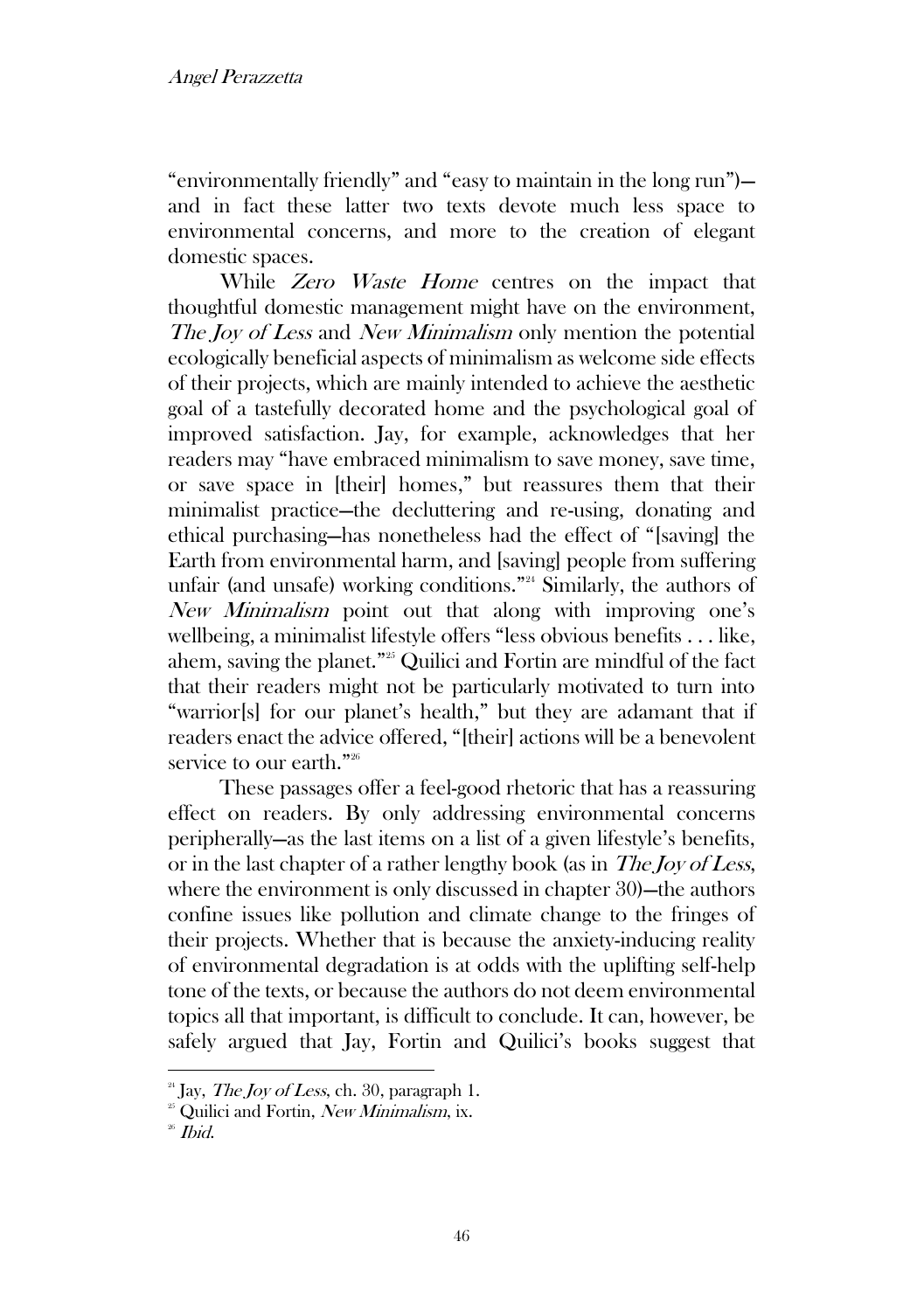politically addressing climate change and pollution is made irrelevant by the fact that adopting a minimalist lifestyle already automatically takes care of it. After all, if the practices of self-control and restraint one would adopt to enhance happiness, productivity and wellbeing are already so beneficial for the environment, what is the point of addressing climate change separately?

My critique of the above-mentioned rhetoric is that it communicates the idea that by adhering to minimalist lifestyles for individual wellbeing readers can automatically be (to use Fortin and Quilici's phrase) "saving the planet." Following one's own selfinterest, in other words, ultimately adds up to the collective interest, making it unnecessary to consider the common good.<sup>27</sup> Furthermore, the extracts analysed above suggest that curating one's consumption is the most impactful thing one can do to fight environmental decay, which implies that other forms of environmental actions can be overlooked. My concerns with these suggestions are addressed in more detail in the following two sections.

#### The limitless power of consumption

The reassuring passages analysed above rely on the assumption that lifestyle adjustments have a decisive impact on the serious environmental issues the planet faces in this era of ever-accelerating climate change. The texts in my corpus repeatedly propose the idea that small quotidian behaviours can have larger, rippling effects. Sometimes these effects are said to have an interpersonal impact, such as showing friends and family that a minimalist lifestyle is beneficial and not overly difficult to implement. There is some merit to the argument that one's personal actions can be effective in inspiring others and demonstrating one's commitment to the ecological cause.<sup>28</sup> But in the environmental minimalist handbooks I investigate, the emphasis on interpersonal influence is evoked to support the spreading of a minimalist lifestyle for its own sake, not for any "green" goal. When lifestyle changes are explicitly called for in service to an environmental ethos, their effect is, on the other hand, represented as simultaneously economic and social: the idea

<sup>&</sup>lt;sup>27</sup> Alexander, *Citizens*, 6.

<sup>&</sup>lt;sup>28</sup> Jamieson, *Reason in a Dark Time*, 182.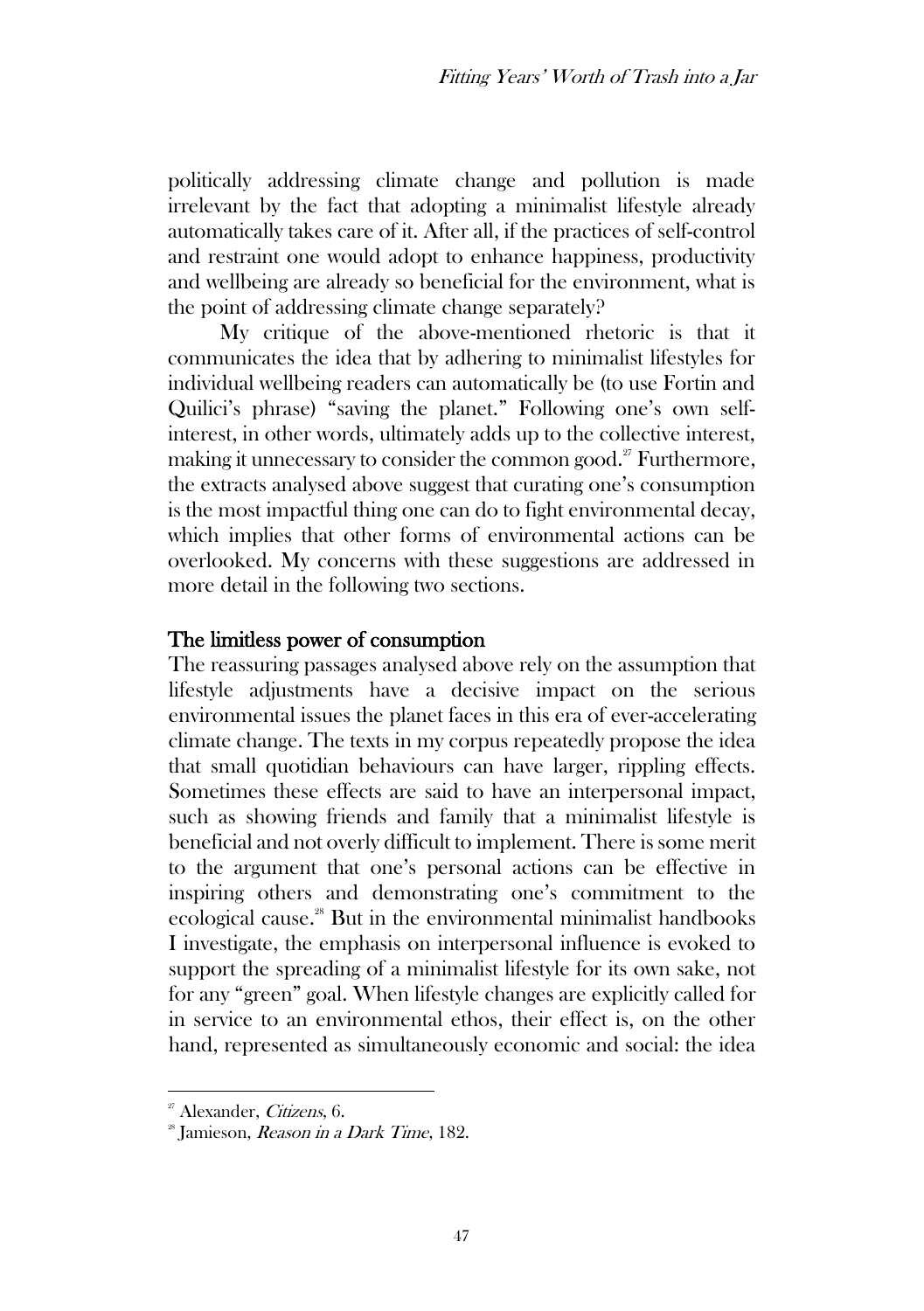is that buying certain goods (and, conversely, not buying others) directly influences which products corporations manufacture, as well as the working conditions in the factories that produce these items.

This narrative betrays a boundless faith in the efficacy of the individual choices one makes as a customer. This faith is—as previously mentioned—coherent with a neoliberal worldview whereby individuals are exclusively understood as economic actors. Accordingly, buying ethically produced goods, avoiding products packaged in plastic and moderating personal consumption becomes the equivalent of overtly political action, because by performing one's role in the market as a consumer one contributes to the causes one deems important. By endowing consumption with the potential for environmental and social change while never exploring any other strategies to achieve the same goals, environmental minimalist texts effectively adhere to a neoliberal understanding of individual potential.

In this framework, responsibility for climate change is placed squarely on the shoulders of consumers, whose only available option for solving it is shopping thoughtfully—not, for example, participating in grassroots environmental movements or pressuring governments to prioritise the fight against polluting practices. In the environmental minimalist texts I analyse, the possibility of regulating corporations and forcing them to engage in profit-compromising but ecologically beneficial behaviours goes completely unmentioned. Instead, the solution these texts all propose can be boiled down to ensuring that desirable environmental and social changes coincide with the economic good of corporations. In other words, in step with typical neoliberal discourse, environmental minimalist texts argue that the market can be made to work toward environmental goals, provided that such environmental goals are profitable. The consumers' job, ultimately, is to make sure that the right ethical goals become profitable.

I would argue that this particular understanding of market economics indexes a vestigial form of politics: it shows that environmentally minded minimalists are aware that their actions have larger consequences, and that one's behaviour, coordinated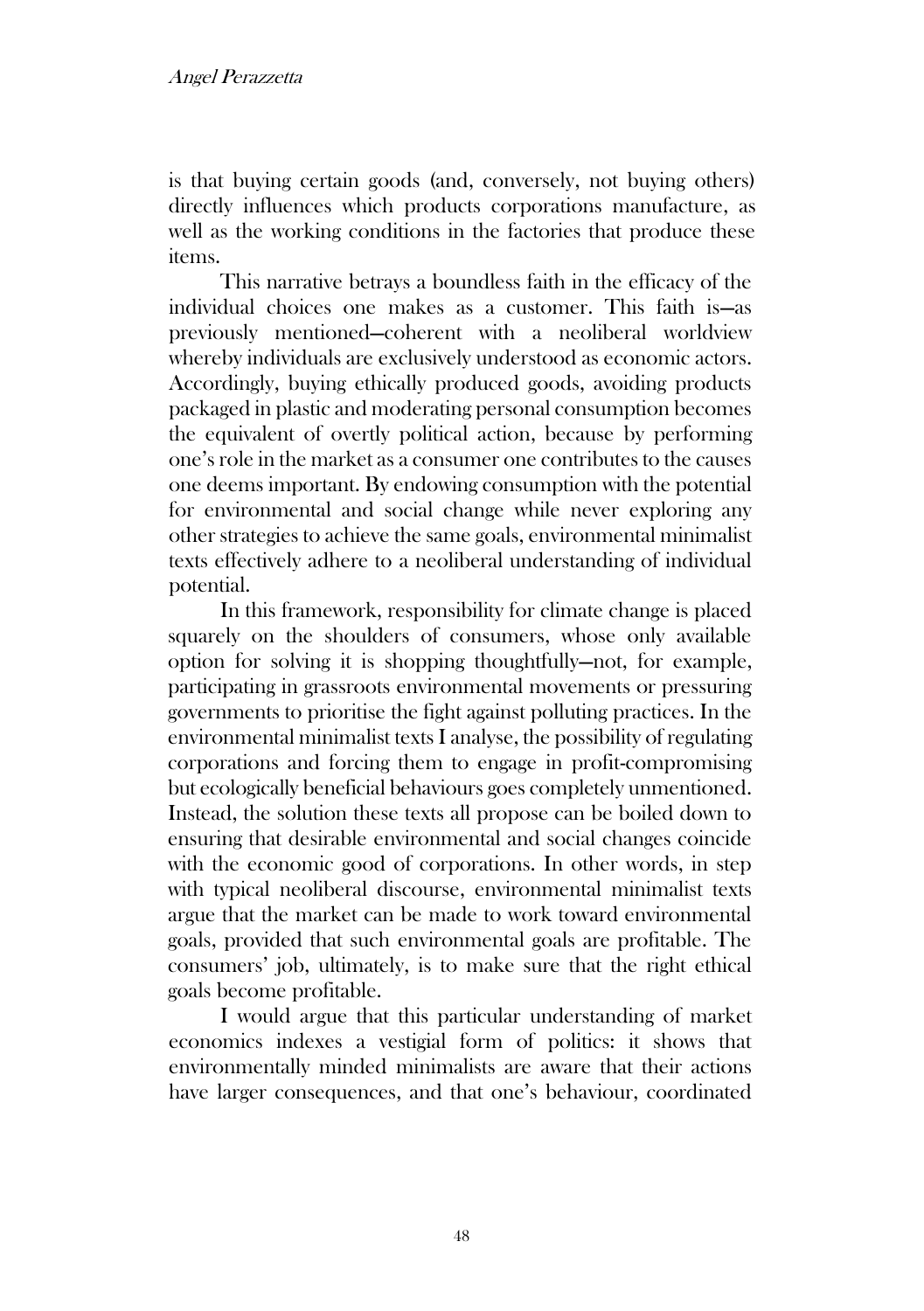with others', can bring about social change. $2^9$  But an awareness of the potential of collective collaboration only goes so far; in this hybrid domain of economics and politics, individuals are only ever called to act as consumers. Instead of imagining people actively championing their values as citizens (for example, by arguing that environmental preservation should be a social priority), minimalist texts can only picture their readers as consumers sending messages through their purchasing habits. This imbrication of economics and a vestigial politics is the structuring principle of environmental minimalism. All that matters is what one buys, owns, and discards the three consumer practices inevitably depicted by environmental minimalism as the privileged arena for environmental change. The consumer-centric meshing of economics and the social sphere constitutes the foundation on which the architecture of lifestyle minimalism (as well as zero-waste and ethical consumption) is built. I will illustrate this claim with a passage from Zero Waste Home explaining how individual purchasing habits supposedly "trickle up" to the domain of production.

We have incredible power as consumers. We rely on grocery shopping for survival and restock a multitude of products weekly (sometimes daily), and our decisions can promote or demote manufacturers and grocers, based on the packaging or quality of food they provide. Where we spend the fruit of our hard labour should more than meet our basic need of filling a pantry shelf; it should also reflect our values. Because ultimately, giving someone your business implicitly articulates this message: "Your store satisfies all my needs and I want you to flourish." We can vote with our pocketbooks by avoiding wasteful packaging and privileging local and organic products.<sup>30</sup>

Johnson here takes it for granted that sustainable consumption is made up of several different components, with each actor

 $2^{\circ}$  Soper, *Post-Growth Living*, 44.

<sup>&</sup>lt;sup>30</sup> Johnson, *Zero Waste Home*, 52.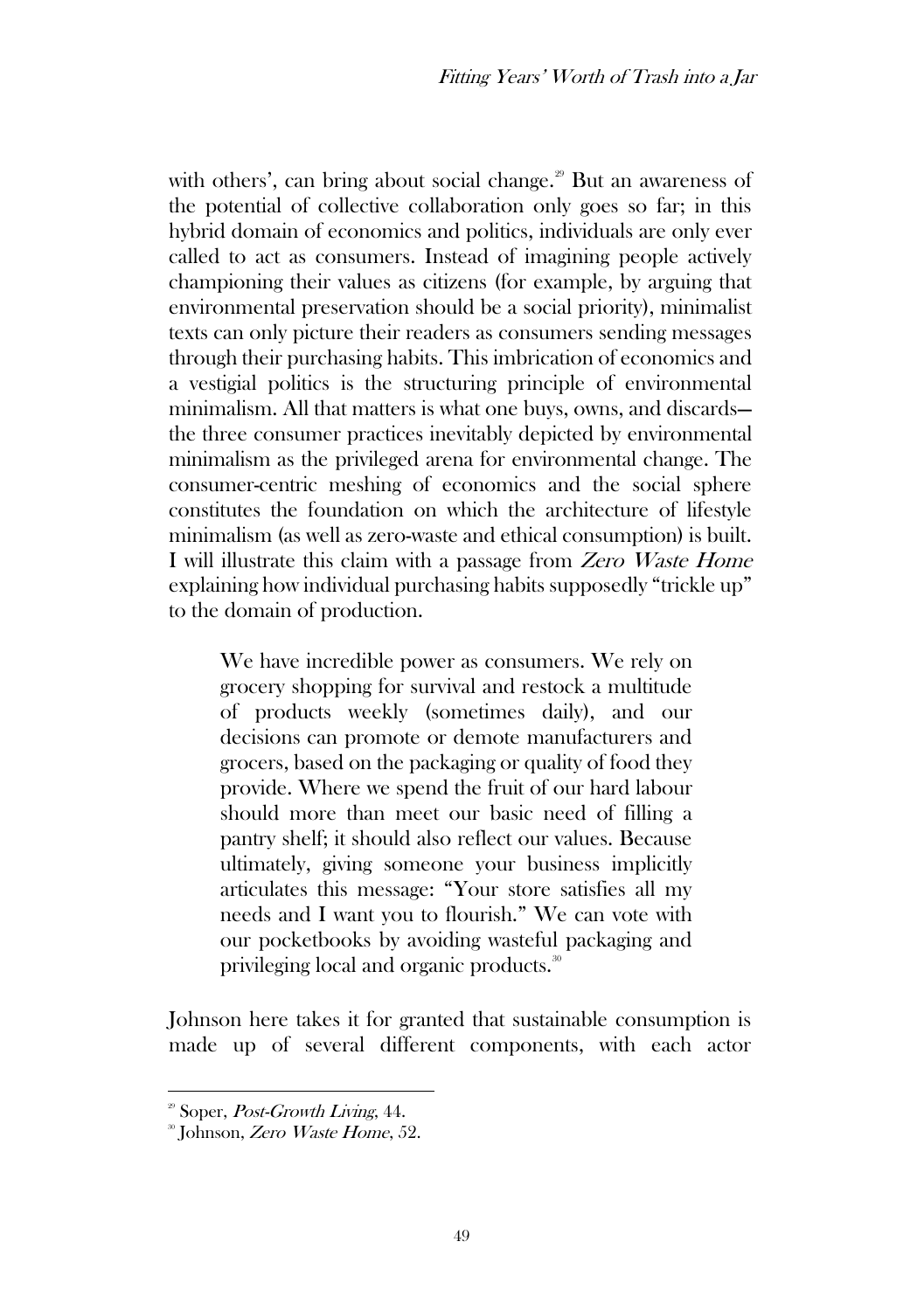responsible for doing their part: the duty of manufacturers is to minimise their use of natural resources, but it is customers' responsibility to choose the right products and ensure that their desires are coherent with an ethos of moderation.<sup>31</sup>

Since consumption is implicitly regarded as a thoroughly feminised cultural domain (and one typically deemed economically marginal as compared to the male-coded domain of production), $32$ this doling out of responsibility is deeply gendered.<sup>33</sup> In understanding consumers as the driving engines of environmental sustainability, then, the burden of responsibility is largely placed on the shoulders of women. Although Johnson does not spell it out, in fact, the "we" whose grocery shopping has the power to decide which stores, manufacturers, or production practices ought to "flourish" (and which ones should be left to wither) is made up of women. Day-to-day shopping for essentials is in fact part of the care labour with which mothers, wives and girlfriends are regularly tasked.<sup>34</sup>

As Ines Weller finds in her investigation of the relationship between gender politics and sustainable consumption, the twentyfirst century is characterised by the privatisation of environmental responsibility, which greatly overemphasises the capacity of individual consumers—coded as female—to enact environmental change.<sup>35</sup> In the Johnson passage cited above, agency is wielded most effectively by the final consumer, whose environmentally conscious purchasing decisions supposedly influence the practices of whichever retailer they favour. Retailers, the story goes, will accordingly place fewer orders of unsustainable products from their suppliers, ultimately resulting in a loss of profits for manufacturers, who will decide to tweak their production methods to be more ecofriendly. Although this chain of events undoubtedly makes logical

<sup>&</sup>lt;sup>31</sup> Weller, "Gender Dimensions," 333.

<sup>&</sup>lt;sup>32</sup> This view rests on a traditional view, at least in Europe and North America, that associates the domestic sphere with femininity and the public domain with masculinity. See the paragraph "Separation of spheres" in Timm and Sanborn, Shaping of Modern Europe, 89-96.

<sup>33</sup> Weller, "Gender Dimensions," 338-339.

 $34$  Miller, A Theory of Shopping, 22.

<sup>&</sup>lt;sup>35</sup> Weller, "Gender Dimensions," 331.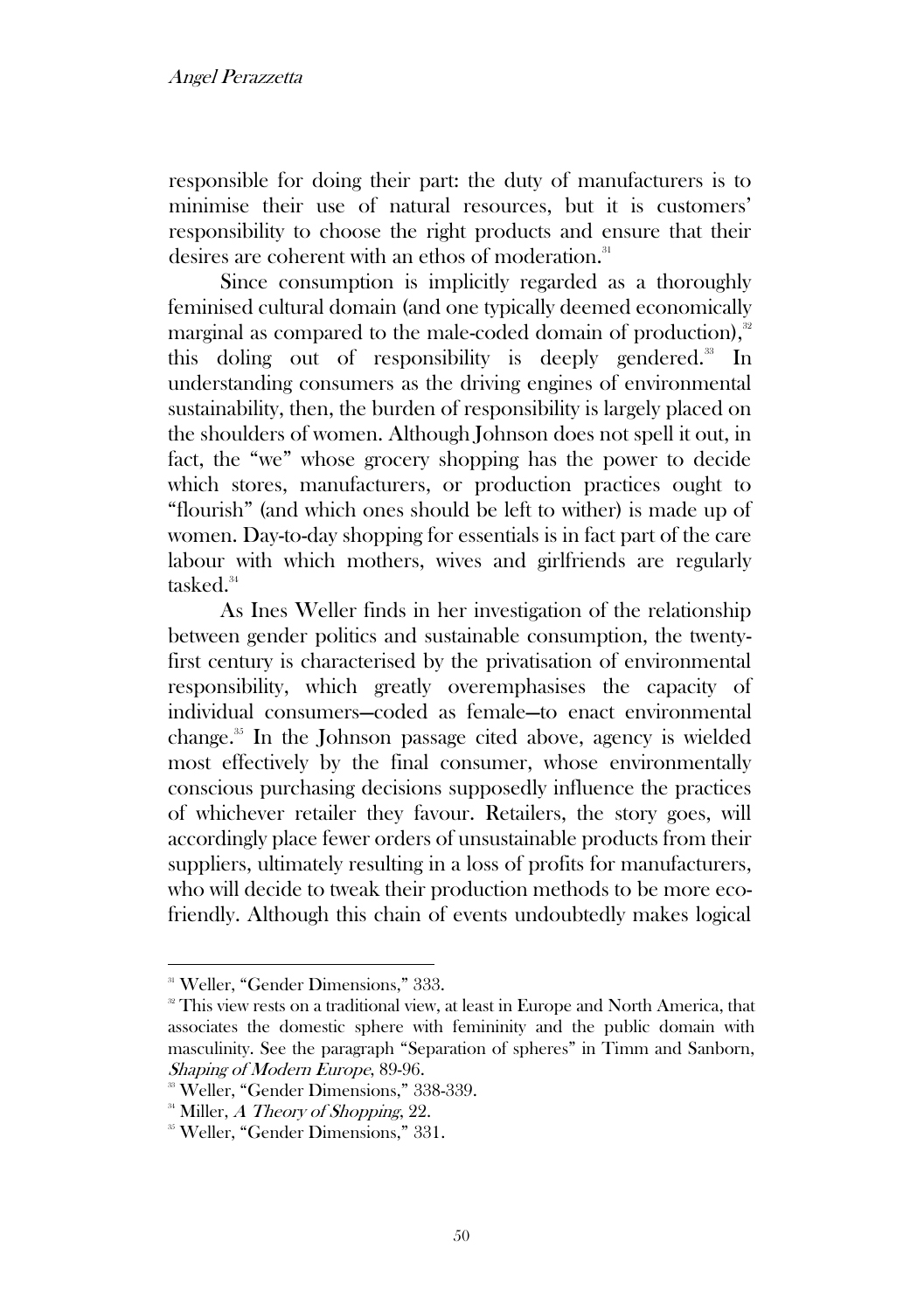sense, its overly simplistic focus on individuals leads to a failure to adequately account for other actors. The relationships between retailers, suppliers, manufacturers and other commercial actors are imagined to be straightforward and univocal, but in reality they are complex and layered. Unlike what minimalist texts argue, the purchasing decisions of consumers do not straightforwardly influence producers. Instead, the interests of shopkeepers and wholesalers, exporters and importers stand in the way, and the waters are further muddied by regulations and subsidies, governments and trade agreements. All these different elements complicate the scene, and when bringing them into focus one inevitably must acknowledge that individual consumers in fact have very limited power: they are merely one of the final links in a long and complicated chain of production and exchange.

Under the pretence of framing the reader as "one more person moving the needle, ever so slightly, toward environmental compassion and responsibility,"<sup>36</sup> environmental minimalist texts regularly brush over the question of scale and feasibility. I would argue that uncomfortable questions should be asked about the efficacy of the solutions these texts propose, even if the answers make individual consumers appear rather powerless. The number of unbought Band-Aid plasters, Listerine mouthwash bottles, O.B. tampon boxes necessary for Johnson & Johnson to notice a difference in sales, let alone reinvent its production line, is astronomical. Likewise, for a consumer boycott to be successful enough to drive Nestlé to cease exploitation of farmers in the Global South, enormous masses of people would have to be coordinated over a long period of time. Such considerations reveal the overly optimistic nature of the claims made by minimalist authors by taking into account the unprecedented scale of consumer mobilisation that is called for.

Ultimately, as Weller concisely puts it, a privatised and feminised theory of environmental sustainability "fails to take adequate account of . . . the other actors who are as relevant, and perhaps even more influential, in the development of strategies and concepts for promoting sustainable patterns of consumption and

<sup>&</sup>lt;sup>36</sup> Quilici and Fortin, New Minimalism, 100.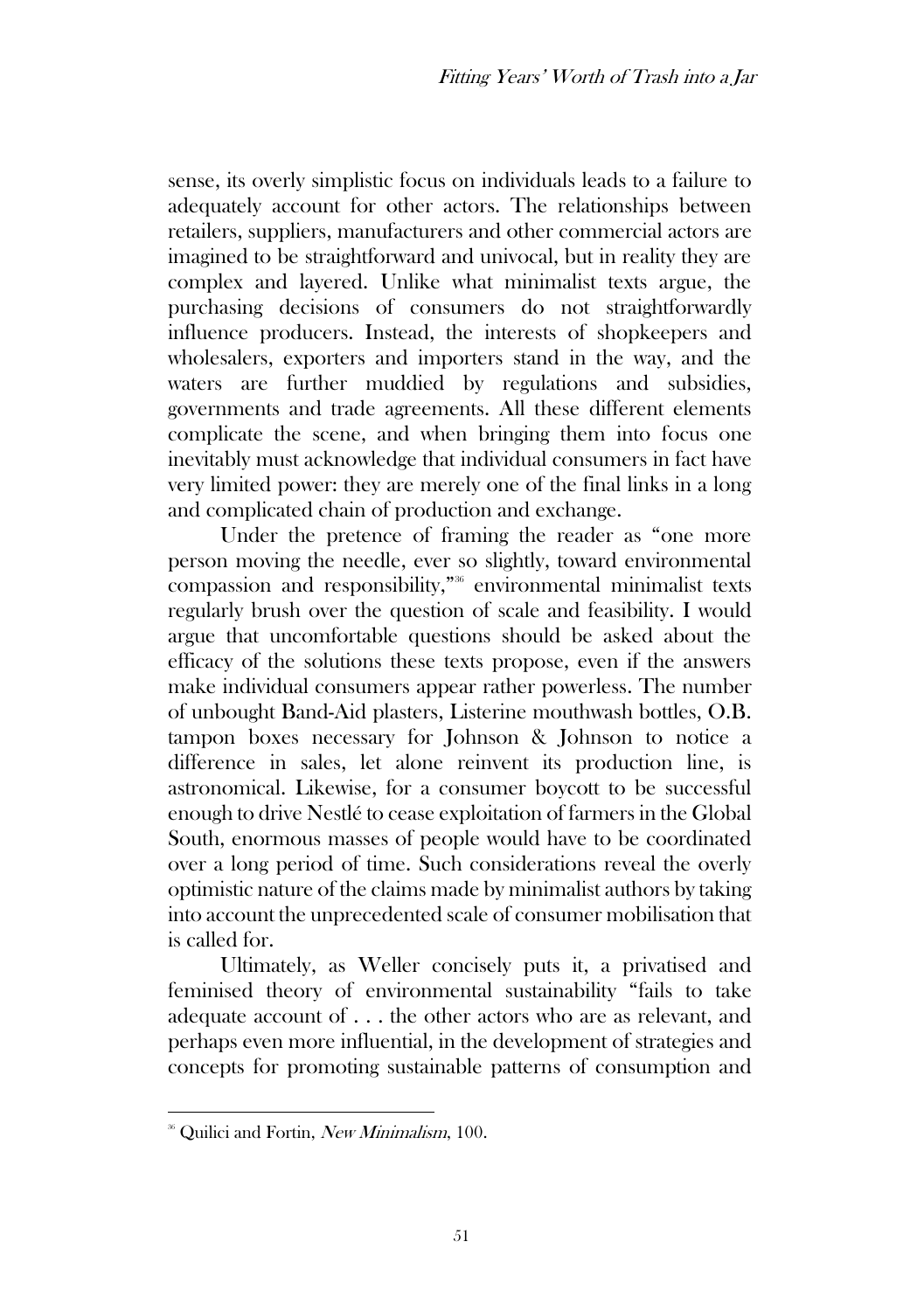production than individuals."<sup>37</sup> To acknowledge this reality, however, would be incompatible with the narrative of consumer empowerment that is so central to environmental minimalism.

#### Our consumerist overlords

It would, however, be inaccurate to say that handbooks on minimalist lifestyles *completely* overlook the important role that corporations, the manufacturing sector and the macroeconomic domain play in society as a whole. On the contrary, such actors are almost inevitably mentioned whenever the authors of these books argue why most people would benefit from paring down their material possessions. Such explanations occur rather frequently, understandably enough: if minimalism is built around the idea that happiness cannot be bought, the authors need to explain why they think most people feel such a materialistic attachment to their possessions.

The authors of *New Minimalism* provide a brief historical account of consumerist society, placing the turning point after World War II, when economic growth allegedly started to depend on increased consumption. This, Fortin and Quilici explain, marked the birth of "our modern-day big-budget multimedia advertising industry," whose aim is to convince us "to buy things we don't need" by exploiting the "sneaky technique called neuromarketing, which allows advertisers to "tap into both our conscious and unconscious brain to override our natural circuitry . . . trigger[ing] our reptilian brain and make us feel that we are lacking something. And then, once we are in this vulnerable place, we are conveniently presented with the item that will solve this 'problem.'"<sup>38</sup> The issue, in short, is that the capitalist system (which is evoked, but not explicitly addressed by the authors of New *Minimalism* in these terms) needs constant consumption to keep itself alive, and in its vampiric desire for untapped market segments it does not hesitate to engage in the unethical manipulation of innocent people's brains.

Considering that critiques of the capitalist system have been

<sup>37</sup> Weller, "Gender Dimensions," 334.

<sup>&</sup>lt;sup>38</sup> Quilici and Fortin, New Minimalism, 12.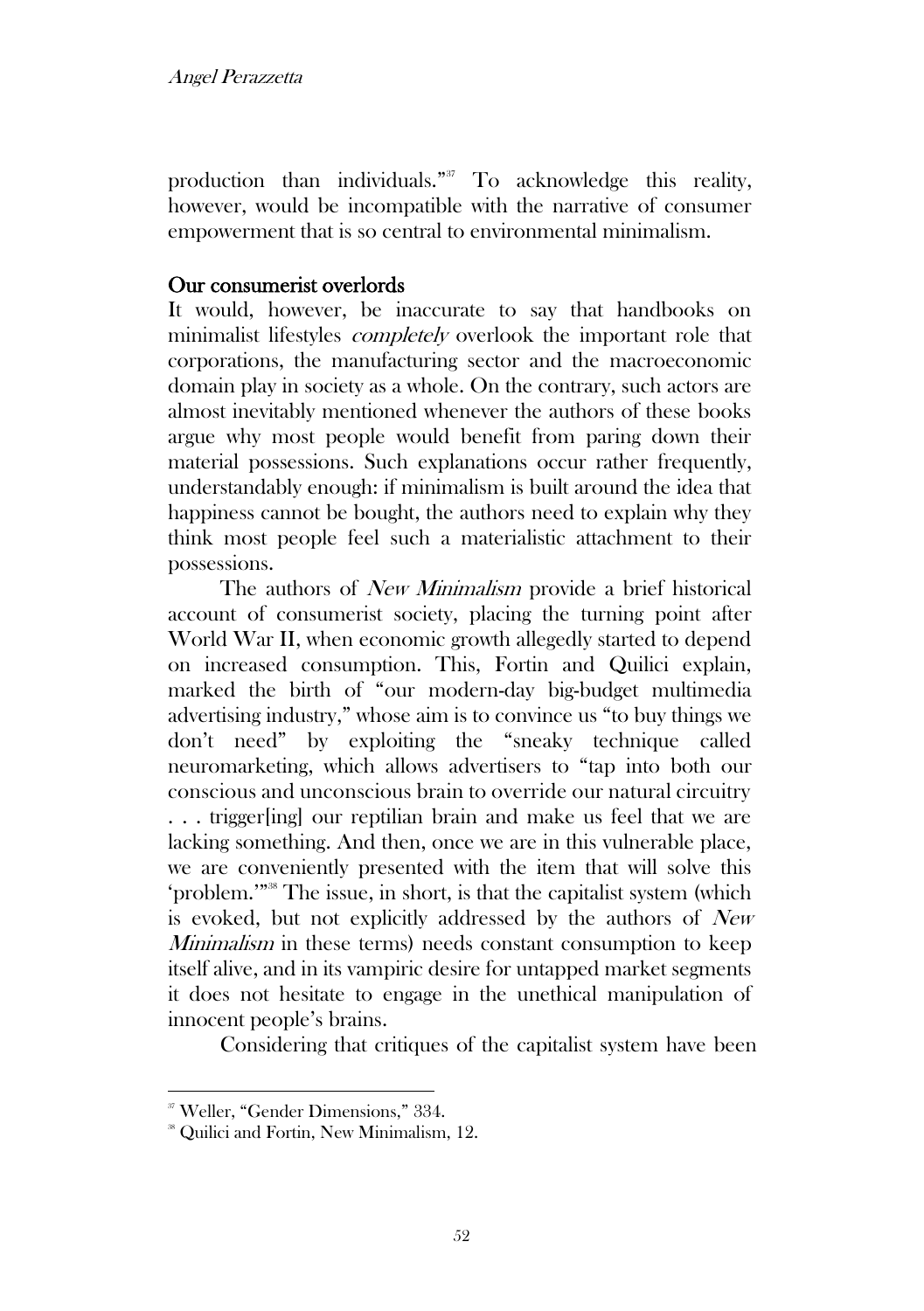part and parcel of academic discourse since Marx first put pen to paper, taking a dim view of exploitative economic systems is not especially controversial. Nonetheless, one can appreciate the value of general interest publications that dare to challenge the dominant logic of industrialised economies. Concerning to me, however, is that the environmental minimalist guides I discuss in this essay depict the malicious system as something easily avoided through consumer choice. These texts promise that one can simply opt out of "consumerist" (read: capitalist) society by being mindful about one's purchases and avoiding the lure of advertising. According to this logic, if you do not purchase unnecessary, unsustainable or disposable things, you are no longer meaningfully implicated in the workings of consumer society. In this context, not buying becomes an act of defiance; freedom is understood as the exercise of agency in one's dealings with the market.<sup>39</sup> To Quilici and Fortin "every thoughtful purchase—and nonpurchase—is an act of rebellion, a declaration to businesses and advertisers that you are not merely a passive consumer purchasing according to their advertising calendar and quarterly financial forecasts."<sup>40</sup> Johnson similarly feels "as though [she is] outsmarting the system in place" when she makes food from scratch instead of buying processed products. Her "rebellious side also gets satisfaction from being able to make do without buying into corporations and their marketing engines. It gives [her] a sense of freedom, knowing that [she does] not depend on them."<sup>41</sup>

Authors like Johnson, Quilici and Fortin understand the problem of material consumption as fundamentally separate from all of the other social issues that are also rooted in a capitalist society built around the maximisation of profits. "Advertisers, corporations, and politicians" desire to acquire wealth, according to Jay, leaving us "working long hours at jobs we don't like, to pay for things we don't need."<sup>42</sup> While that might be true, single-mindedly focusing on the accessory facets of consumption—on knick-knacks and gadgets, clothes and other discretionary purchases—means overlooking a

<sup>&</sup>lt;sup>39</sup> Brown, *Undoing the Demos*, 179.

<sup>40</sup> Quilici and Fortin, New Minimalism, 13.

<sup>&</sup>lt;sup>41</sup> Johnson, *Zero Waste Home*, 39.

<sup>&</sup>lt;sup>42</sup> Jay, *The Joy of Less*, chapter 30, paragraph 2.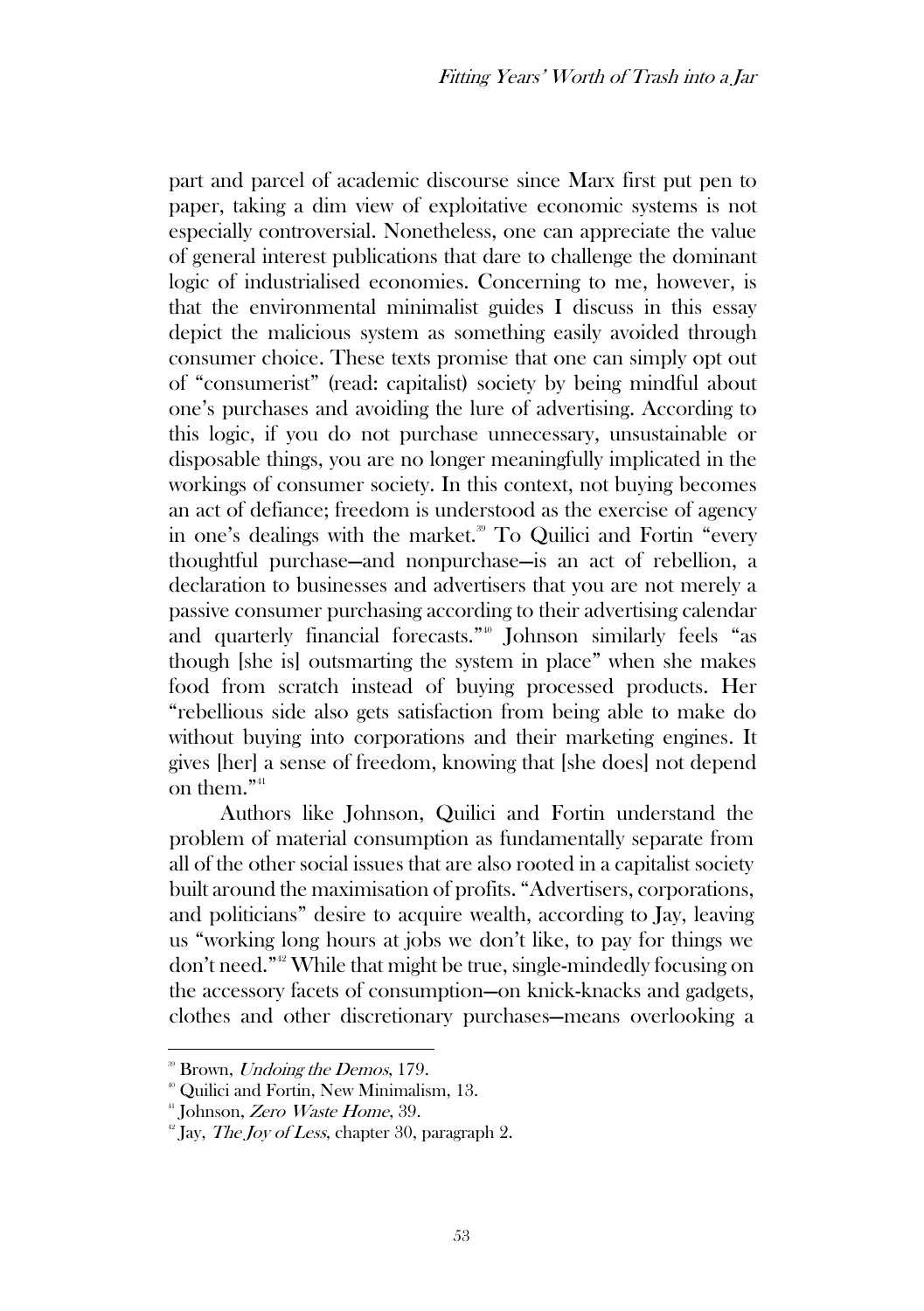#### Angel Perazzetta

number of other things that "we" *do* need, such as housing, utilities, transportation, groceries, healthcare, education and so on. All of these needs cannot practically be rejected, and they make up a significant portion of most people's expenses. A number of such unavoidable expenses are inextricably tied up in environmentally ruinous industries, like fossil fuels and the automotive sector, especially for the less wealthy.<sup>43</sup> Presenting the adjustment of one's purchasing habits as a way to disengage from the binds of a neoliberal capitalist system can only be convincing to an audience willing to overlook large-scale issues like those listed above. By choosing to only spotlight those aspects of consumption that could be conceivably solved by thoughtful purchasing habits, then, environmental minimalism promotes a skewed account of ecofriendly action. Its single-minded focus on consumer choices draws attention away from the more fundamental drivers of climate change and social inequality, such as the influence that fossil fuel companies have on governments, and the typically neoliberal reluctance to let profit be threatened by social concerns.<sup>44</sup>

Additionally, it should be noted that distancing oneself from the ills of society comes at a cost. The above-mentioned discourses on thoughtful or eco-friendly consumption are in fact typically directed at those who have the economic means to prioritise (often more expensive) green purchases, and have enough wealth set aside to select the pricier—but longer-lasting—versions of consumer goods. Furthermore, as already remarked, minimalist authors overlook all kinds of questions related to the domain of production, because their books only engage with consumption.<sup>45</sup>

To be clear, it would be unfair to criticise books on decluttering for not zeroing in on the catastrophic effects of the erosion of the welfare state on the working class, or on grassroots movements attempting to shift the world away from fossil fuels. That is not their goal. Environmental minimalist books aim at

<sup>&</sup>lt;sup>43</sup> If one lives in an area without access to reliable public transport and is unable to move within walking/cycling distance to their workplace, they will have little choice but to drive; similarly, those who do not own their homes cannot make them more energy-efficient, cannot install solar panels.

<sup>&</sup>lt;sup>44</sup> Klein, *This Changes Everything*, 145, 119.

 $45$  Malm, *Fossil Capital*, 365.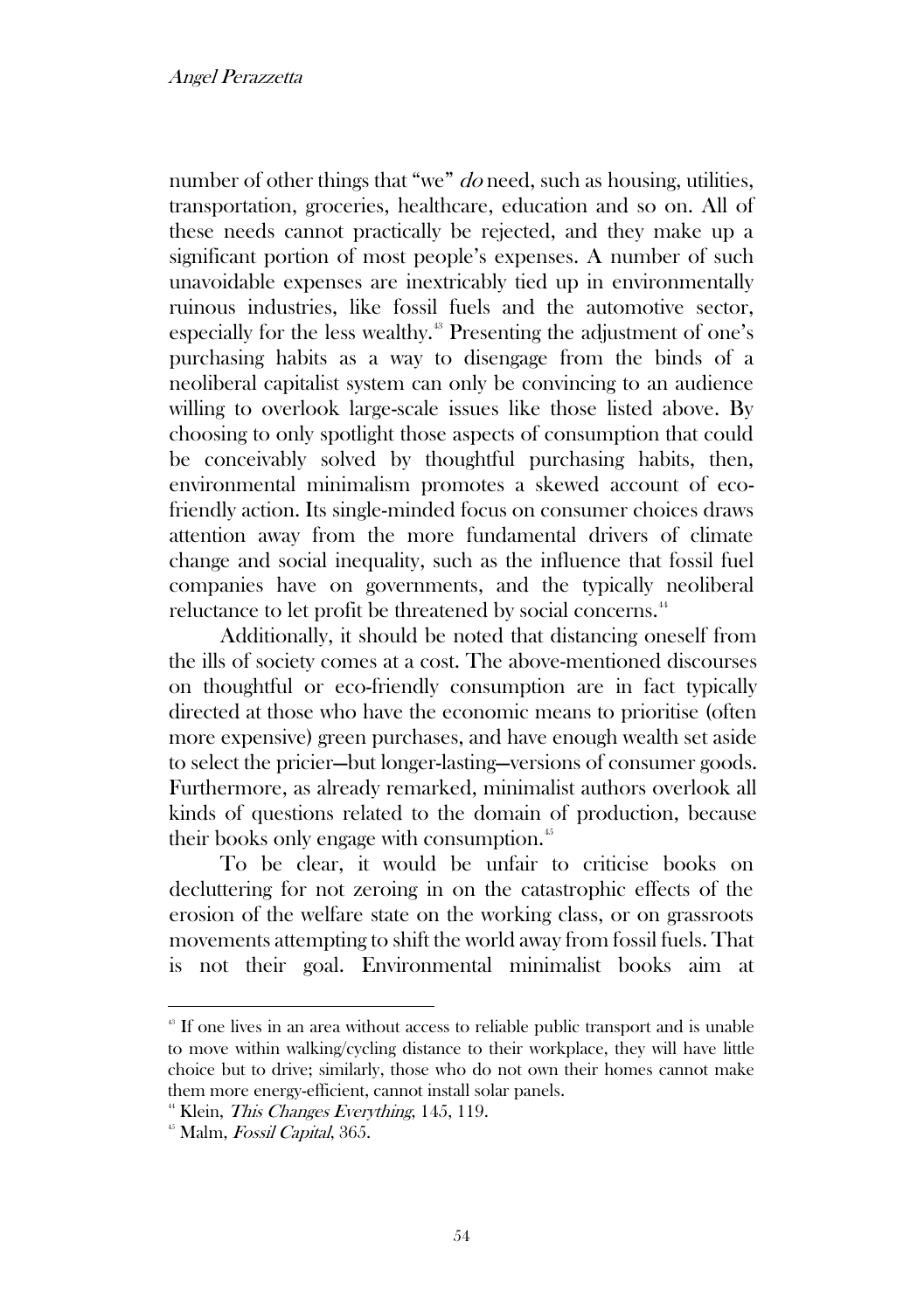encouraging the pursuit of a certain aesthetically pleasing, presumably healthy lifestyle, and therefore it makes sense that they would scrutinise shopping habits more closely than anything else. Even keeping this in mind, however, one cannot ignore how the texts in my corpus repeatedly hint at some form of systemic critique, only to quickly dismiss it by understanding it in the most literal and restricted way possible.

# A politics of imagination

The dismissal of a systemic critique can be understood as a form of psychic self-protection. As Timothy Morton points out, contemplating the complexity of ecological catastrophe evokes feelings of horror and incomprehension—there is no script, no existing frame of reference through which to conceptualise the situation.<sup>46</sup> In this context, investing one's time and energy in purchasing bulk goods in glass jars, buying free-range eggs from a neighbour's chickens and mailing back unwanted junk mail—all practices Johnson recommends—can provide a sense of control and mastery. Even though the environmental effectiveness of these strategies has repeatedly been questioned, $\mu$  they provide psychological reassurance to individuals who can derive a sense of agency and empowerment from the feeling that they are doing their part.<sup>48</sup>

Naomi Klein also evokes the self-soothing nature of this drive to curate individual consumption in the introduction to her urgent book This Changes Everything. Here, Klein acknowledges how necessary it can feel to shield oneself from really beholding the realities of the climate crisis. She claims that we are not truly looking at the facts of the matter when we

> tell ourselves that all we can do is focus on ourselves. Meditate and shop at farmers' markets and stop driving—but forget trying to actually change the systems that are making the crisis inevitable because

 $46$  Morton, *The Ecological Thought*, 31-32.

<sup>47</sup> For example by Csutora, "One More Awareness Gap," 159.

 $48$  *Ibid.*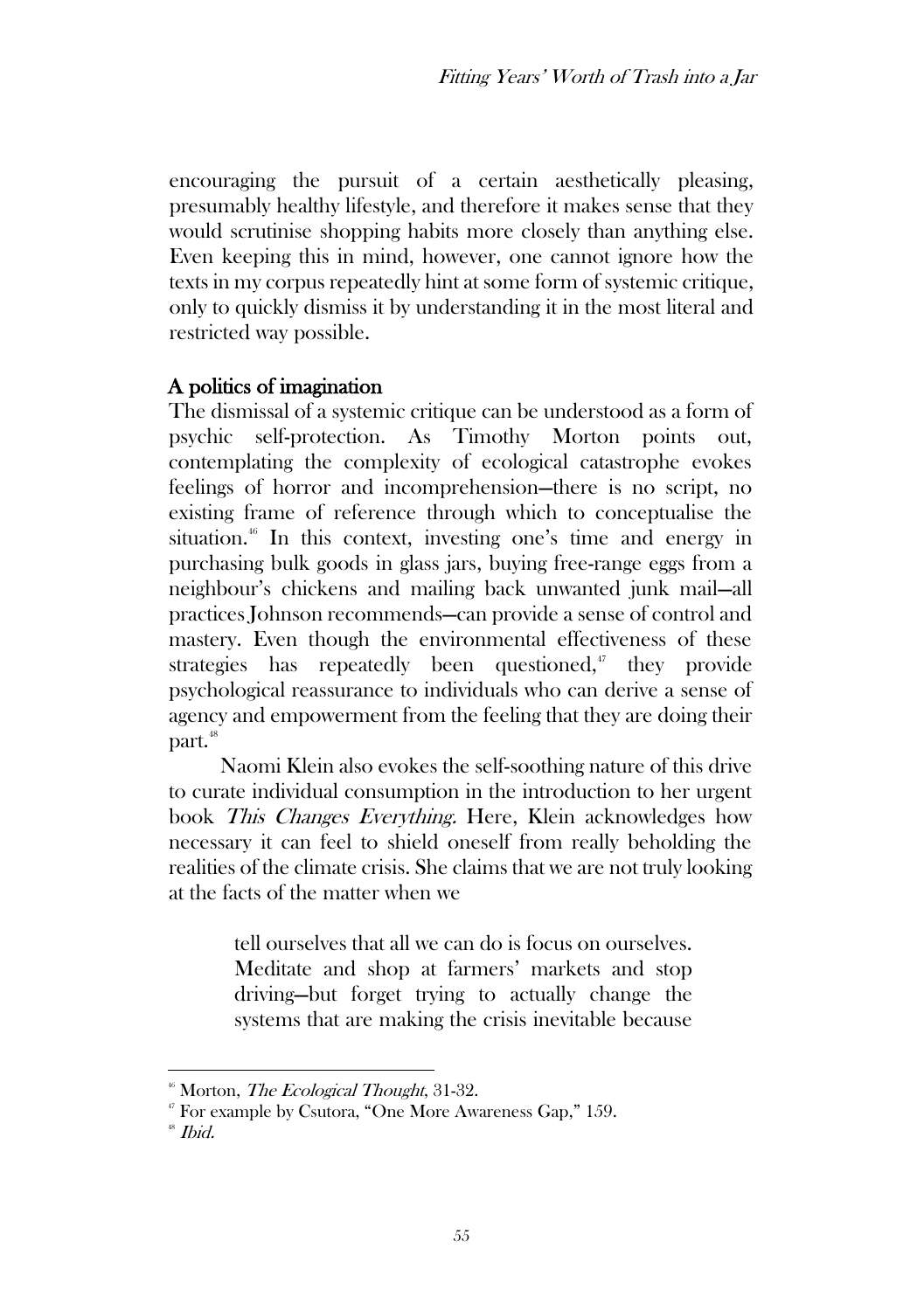that's too much "bad energy" and it will never work. And at first it may appear as if we are looking, because many of these lifestyle changes are indeed part of the solution, but we still have one eye tightly shut. $49$ 

I am well aware that in dismissing minimalist consumption-based approaches to changing the system,  $I$  am apparently the resigned voice saying that, in Klein's words, "it will never work." But to be clear, this article argues that what will never work is handling the threat of climate change as something that can be tackled by individual consumers. 50

Many intellectuals focusing on the climate crisis have provided long lists of alternative solutions, which often call for large-scale social, cultural and economic changes. Klein, for example, writes that changing the constitutive elements of contemporary societies such as how energy is sourced, how transportation is organised and how cities are designed—"requires bold long-term planning at every level of government, and a willingness to stand up to polluters whose actions put us all in danger."<sup>51</sup> Glancing at the table of contents of Klein's book makes it clear that her focus lies on issues of policy, trade and social responsibility. The use of terms like "free-market fundamentalism," "extractivism," "divestment" and "atmospheric commons," as well as references to "the invisible hand" (of the market) signal that she is concerned with analysing and opposing the political-economic structures that impede large-scale climate action, and not with on individual-level behavioural change.<sup>52</sup>

In the 1970s, climate scientist Donella Meadows ran a series of groundbreaking simulations showing that a number of crucial changes would be needed in order to bring human consumption to a sustainable level—that is, a level at which the rate of resource

 $4^{\circ}$  Klein, *This Changes Everything*, 4.

 $\delta$  In referring to "the threat of climate change" I do not want to overlook that the effects of climate disruption are *already* being felt in many parts of the world, making it less of a future crisis than a present disaster. See Doermann, "Against Ecocidal Environmentalism," 147.

 $<sup>51</sup>$  Klein, *This Changes Everything*, 119.</sup>

 $^{52}$  *Id.*, 4-5.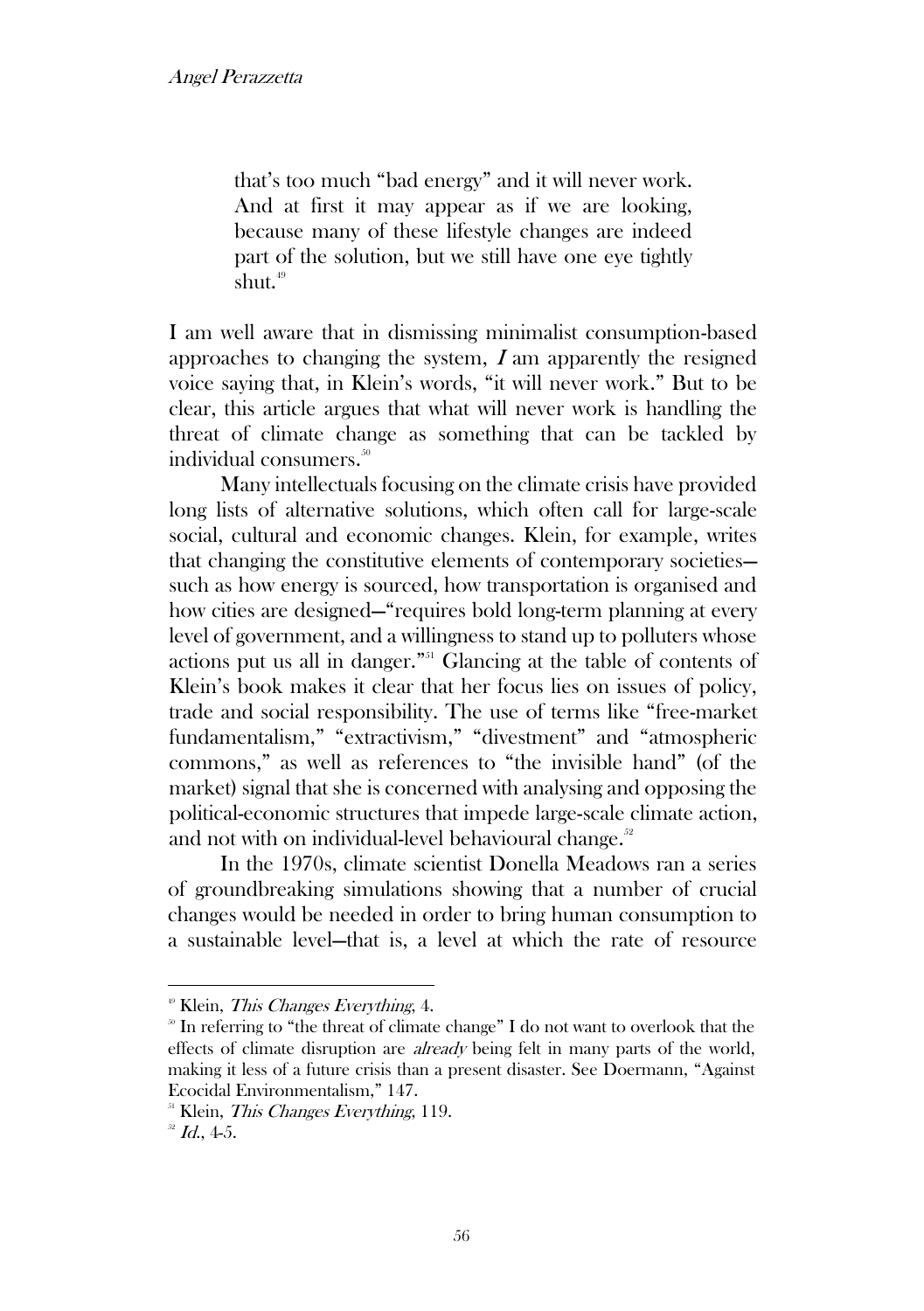consumption did not outstrip that of resource regeneration.<sup>53</sup> Couples would need to have no more than two children; material consumption would need to steeply decrease in wealthy countries and increase in other areas until a satisfactory (but not lavish) lifestyle were granted to everyone; and technological advancement would need to allow for more efficient use of resources, significant reductions in pollution, and higher crop yields.<sup>54</sup> As Meadows points out, a society with a "sustainable ecological footprint would be almost unimaginably different from the one in which most people now live."<sup>55</sup> While Meadows, unlike Klein, does not provide examples of policies that would lead the way to the desirable sustainable future she sketches out, it is clear that the changes she envisions would need to happen on the institutional level. She argues that per capita material consumption in the Global North cannot continue increasing unchecked, implying that individual lifestyles also need to change. In this, Meadows' argument aligns with the arguments made by proponents of minimalist and zero-waste lifestyles. In The Limits to Growth, however, these lifestyle changes are envisioned as the result of large-scale, structural processes, not as their drivers.

Meadows and Klein's focus on systemic issues as drivers of individual lifestyle shifts is the opposite of what books on minimalism typically suggest. The following quote from The Joy of Less demonstrates this point with unusual clarity:

So what do we have to do to become minsumers? Not much, actually. We don't have to protest, boycott, or block the doors to megastores; in fact, we don't even have to lift a finger, leave the house, or spend an extra moment of our precious time. It's simply a matter of not buying. Whenever we ignore television commercials, breeze by impulse items without a glance, borrow books from the library, mend our clothes instead of replacing them, or resist purchasing the latest electronic gadget, we're committing our own

 $58$  Meadows, The Limits to Growth, 254.

 $^{54}$  *Id.*, 244.

 $^{55}$  Id., 254.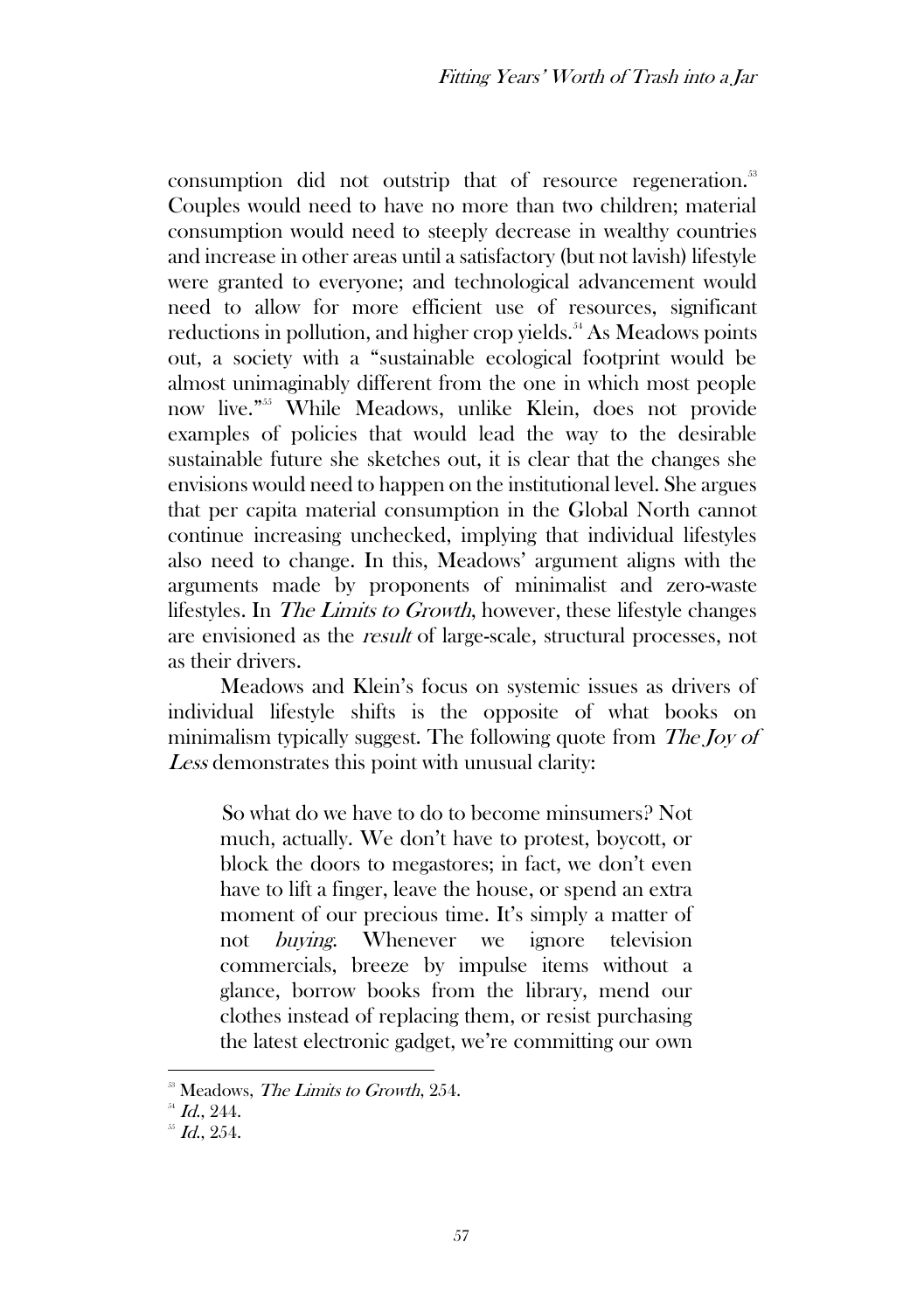little acts of "consumer disobedience." By simply not buying, we accomplish a world of good: we avoid supporting exploitative labor practices, and we reclaim the resources of our planet—delivering them from the hands of corporations into those of our children. It's one of the easiest and most effective ways to heal the Earth, and improve the lives of its inhabitants. $56$ 

I have already pointed out the disproportionate responsibility that is placed on consumers in this rhetoric. The passage above takes one further step—it explicitly calls for a passive stance towards the environmental crisis, rather than implicitly endorsing such a stance. The explicit message communicated here is that there is no need for active political engagement, protests or direct involvement with activism. If one of the easiest and most effective ways to solve the climate crisis is to stay at home and just slightly tweak one's purchasing habits, then why not do that?

Once again, Brown's diagnosis of the fundamental incompatibility between neoliberalism and a solid democratic system becomes relevant. The passage above demonstrates how the distinctively neoliberal tendency to see everything through the lens of the market ultimately clashes against a model of citizenship based on active political involvement with issues that shape the lives of the community. In Jay's view, environmental responsibility begins and ends with individual consumer behaviour, but this market-based understanding of environmental action is problematic. Specifically, it carries two crucial drawbacks: first of all, it means that a number of political stances cannot be entertained because they are inexpressible as consumer choices to indulge in or abstain from (one cannot say "I am against fracking," for example, by making specific decisions at the supermarket). Secondly, buying or not buying certain products is a rather inarticulate way to express one's concerns: a decrease in sales can be interpreted in many ways, ranging from the ideological—as Johnson auspicates—to the strictly

 $\frac{1}{6}$  Jay, chapter 30, paragraph 2. In Jay's words, minsumers "minimize [their] consumption to what meets [their] needs, minimiz[e] the impact of [their] consumption on the environment, and minimiz[e] the effect of [their] consumption on other people's lives (chapter 30, paragraph 1).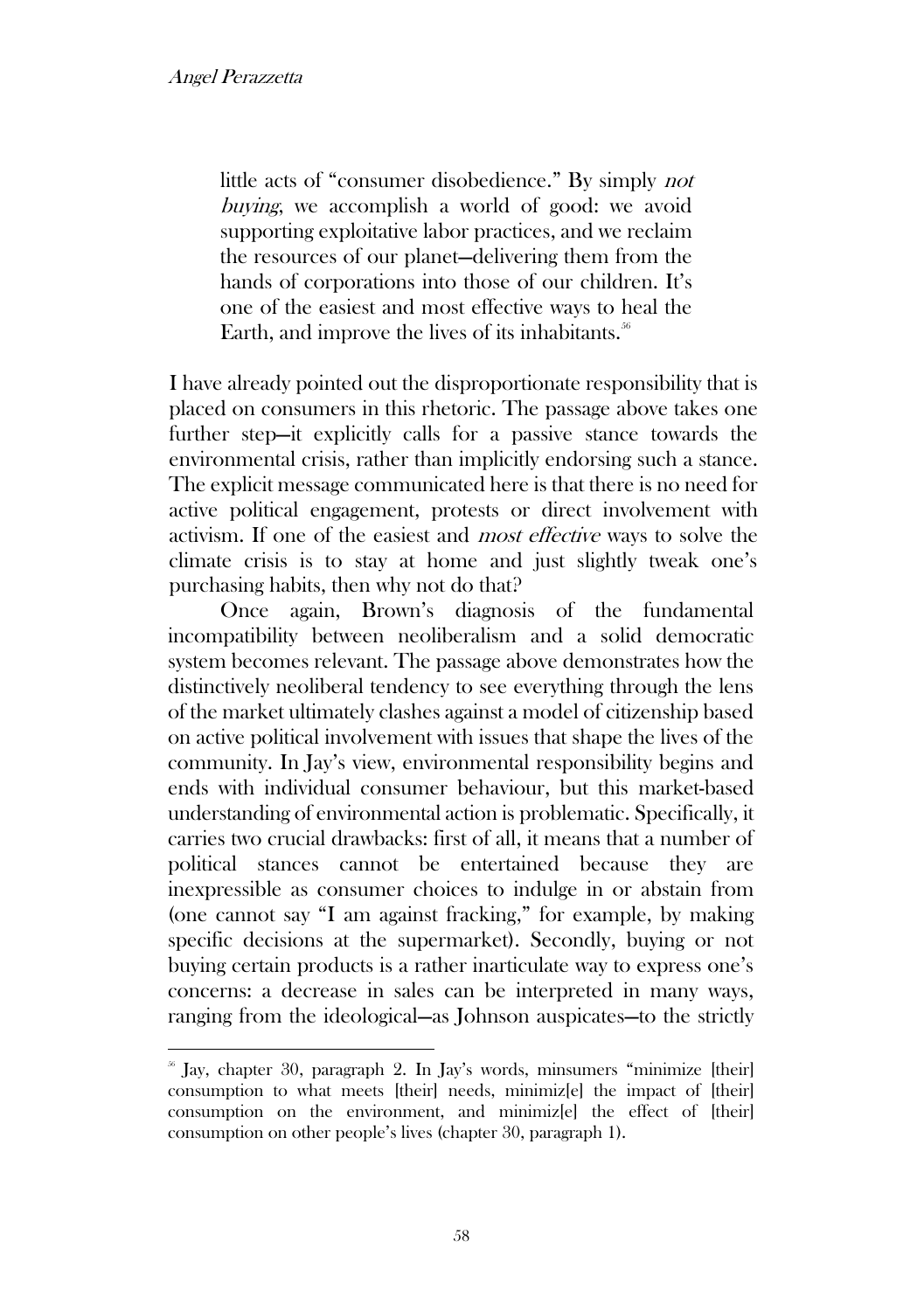practical (Is the product too expensive? Badly marketed? Lacking in quality?). Citizens have more effective tools at their disposal to make their voices heard, ranging from casting their votes in elections to getting involved in acts of civil disobedience. In actively disregarding such openly political options in favour of exclusively market-based action, the environmental minimalist texts analysed in this article implicitly endorse a neoliberal approach to issues of sustainability.

Environmentalist social scientist Micheal Maniates makes this point forcefully in his article "Individualization: Plant a Tree, Buy a Bike, Save the World?" Despite being over twenty years old, this article offers a still-relevant critique of the depoliticized, passive mode of environmentalism that I identify as central to environmental minimalism. Maniates' main point is that the most common, most popular and best-understood "strain" of environmentalism is thoroughly informed by a neoliberal logic. It demands that people see themselves exclusively as consumers who can express concerns only through their "informed, decentralised, apolitical, individualised" consumer practices.<sup>57</sup> Like Weller, Maniates is concerned about the consequences of the individualization of responsibility: by foregrounding the isolated consumer, questions of institutional and systemic responsibility are allowed to lurk unnoticed in the background. The core of the problem is depoliticization, which is—as Brown also observes—an essential component of a neoliberal society.

Mainates posits that individualization is an obstacle to people's willingness to join in on the "empowering experiences and political lessons of collective struggle for social change" because it labels as irrelevant all action that exceeds the individual domain, or that is not strictly a form of consumption. $^{58}$  I, however, partially disagree with this point. While The Joy of Less openly disregards various forms of political activism, the other environmental minimalist texts analysed above do not explicitly argue that activism is useless. This is not to say they endorse it. Rather, they ignore it, just like they ignore the deeper, more troublesome issues that cannot be

<sup>57</sup> Maniates, "Individualization," 41, 47.

 $^{58}$  *Id.*, 44.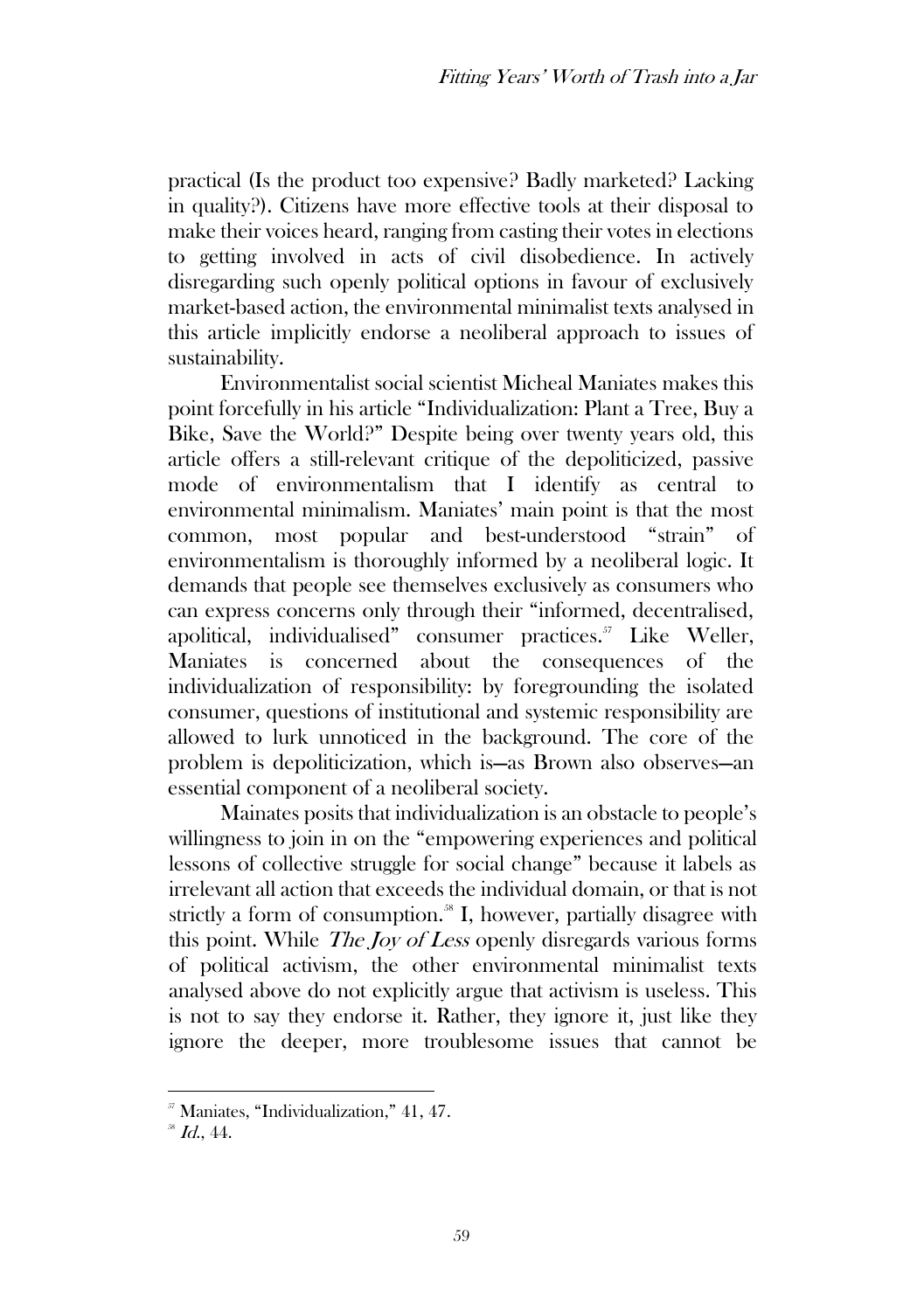satisfactorily addressed by adjusting one's consumption patterns. By overlooking the systemic problems that contribute to the environmental crisis, minimalist lifestyle guides ensure that the possibility of radical change never enters the conversation.

In light of these observations, I would instead suggest that the issue at hand is what Mark Fisher labelled capitalist realism—the widespread perception that the capitalist system is the only feasible way to organise society and the economy, such that it is impossible to imagine a viable alternative to it.<sup>59</sup> One can recognize the severely limited futurity of minimalism when Jay fantasises about a future scenario where she might scan the barcodes of products to learn about their environmental impact and whether the people who made them worked in humane conditions. She conjures up this scene of consumer empowerment rather than picturing a world free from exploitation.<sup>60</sup> Similarly, when Johnson paints a picture of a world where zero waste is considered primarily as an economic opportunity, rather than as a commitment to the common good, she is still thinking of "economic opportunities" as the overriding priority—as an unquestioned value.<sup>61</sup> Moving beyond capitalism seems unthinkable perhaps because it is largely perceived as a rational system, and the idea of rationality is constitutive of contemporary Western society. Rationality is the rubric according to which we evaluate which ideas make sense and which ones do not, what is right and what is wrong. As long as the identification of capitalism with rationality is uncritically accepted, the system will continue to be perceived as natural and, therefore, indispensable. $62$ 

## **Conclusion**

In this article, I have argued that lurking behind the depoliticized rhetoric of minimalism, one can glimpse the absolute triumph of global neoliberal capitalism, which has successfully managed to popularise its understanding of individuals as exclusively economic agents. A crucial contribution to this state of affairs is the foreclosing of other horizons of imagination. The only possibility that can

<sup>&</sup>lt;sup>59</sup> Fisher, *Capitalist Realism*, 2.

 $\degree$  Jay, *The Joy of Less*, chapter 30, paragraph 8.

 $61$  Johnson, Zero Waste Home, 241.

<sup>&</sup>lt;sup>62</sup> Straume, "The Political Imaginary," 33, 37-38.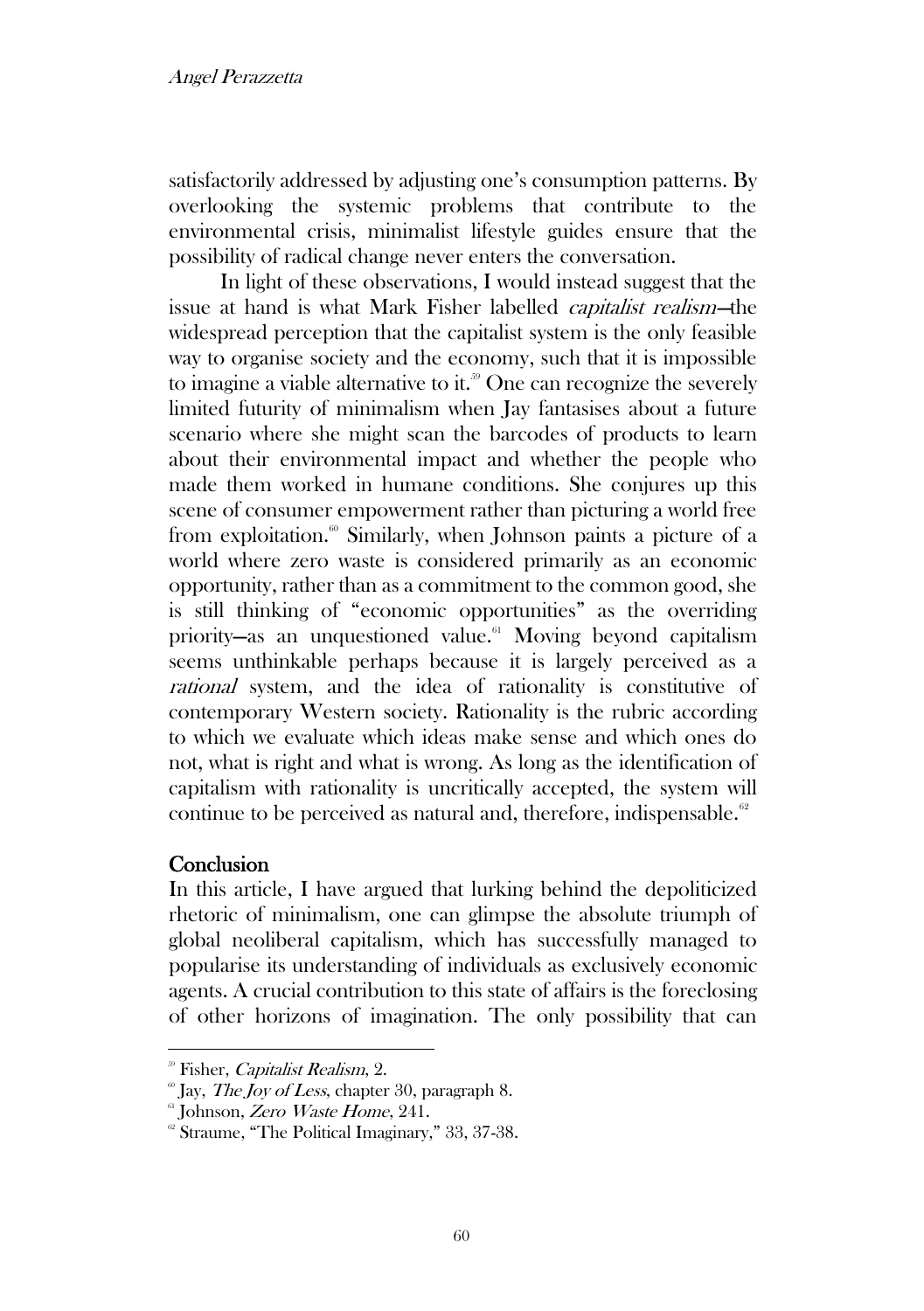readily be imagined is a more eco-friendly, less aggressive form of the socio-economic system we are currently embedded in.

Minimalist and zero-waste lifestyle handbooks tend to understand consumption as the only way to make a difference in a world facing several environmental disasters. This individualised and apolitical approach to the challenges of pollution and climate change is fully compatible with the neoliberal atomization and reduction of individuals into consumers rather than political beings. Despite their purportedly countercultural stance, the minimalist texts I have analysed in this essay betray, upon closer inspection, a deep commitment to the processes that have led to the current climate crisis.<sup>63</sup> Their inability (or unwillingness) to depart from neoliberal assessments of the present prevents them from imagining radically different systems, which I would argue—along with Klein, Mainates and Meadows—are the only possible way forward. This is not to say that individual change is irrelevant or that it should be overlooked; rather, my point is that individual lifestyle change must follow as a *consequence* of the larger socio-economic processes necessary for maintaining the Earth inhabitable—not its main engine. $64$  The radical thinkers mentioned in this conclusion imagine futures that include some of the key aspects of minimalism, like a decrease in consumption, the reduction of waste, and disenchantment with the ethos of pursuing infinite growth. However, in proposing that their imagined futures be realised through democratic and communal means (like participating in elections, engaging in local politics or community-based mobilizations against fossil fuel companies), $65$  these thinkers acknowledge that individual consumer choices made within the current neoliberal system cannot bring about the necessary change.

In this article I have shown how handbooks of lifestyle minimalism and zero-waste, despite often adopting a form of rhetoric that seems to criticise capitalist society, can in fact be understood as coherent with neoliberal governmentality. By weaving this interpretation together with environmentalist critics arguing for

 $\degree$  On this contradiction, see also Meissner, "Against Accumulation," 5.

 $64$  Meadows, *Limits to Growth*, xv; Klein, *This Changes Everything*, 10.

 $65$  Soper, *Post-Growth Living*, 69. See also Klein, *This Changes Everything*, 337-366.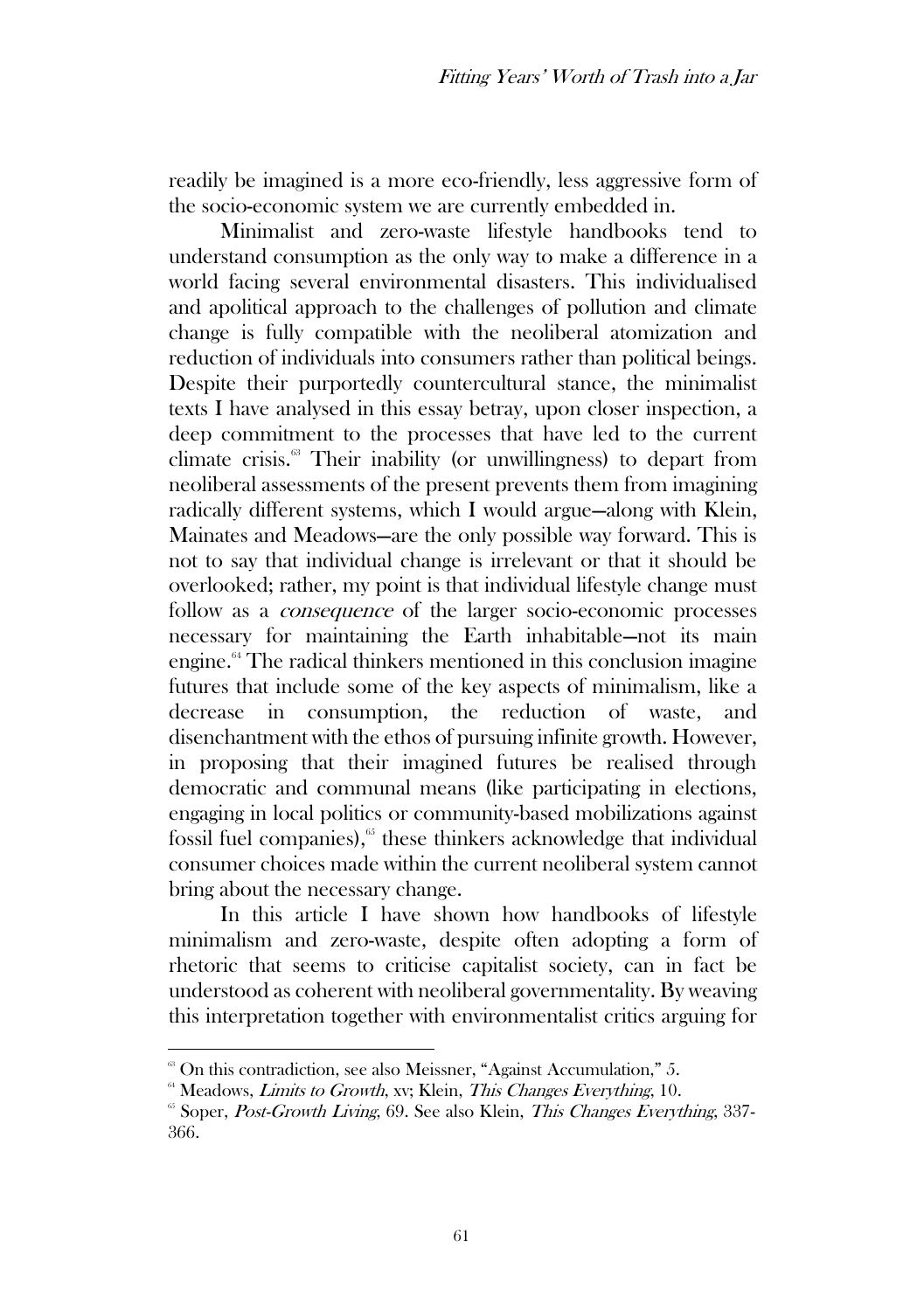political involvement as the only solution to climate change, I want to suggest that the salvific power of carefully-managed consumption—central to minimalist rhetoric as well as green-washed advertising campaigns—should be thoroughly questioned and problematised.

#### **Bibliography**

- Alexander, Jon. Citizens: Why the Key to Fixing Everything Is All of Us. Kingston upon Thames: Canbury Press, 2022.
- Bombas. "Thank You X 5 Million," accessed May 25th, 2022, https://bombas.com/pages/5million.
- Brown, Wendy. Undoing the Demos: Neoliberalism's Stealth Revolution. Durham: Duke UP, 2015.
- Chilvers, Ian and John Glaves-Smith. "Minimal art." In A Dictionary of Modern and Contemporary Art, 461-462. Oxford: Oxford UP, 2009.
- Csutora, Maria. "One More Awareness Gap? The Behaviour–Impact Gap Problem." Journal of Consumer Policy 35, no. 1 (March 2012): 145-163.
- Doermann, Hannah. "Against Ecocidal Environmentalism: Anti-Capitalist, Queer, and Decolonial Critiques of Mainstream Environmentalism in Lilliam Rivera's Dealing in Dreams." The Lion and the Unicorn 45, no. 2 (April 2021): 137-153.
- Elgin, Duane and Arnold Mitchell. "Voluntary Simplicity." The Co-Evolution Quarterly 13 (1977): 5-18.
- Fisher, Mark. Capitalist Realism: Is There No Alternative? Winchester: Zer0 books, 2009.
- Jamieson, Dale. Reason in a Dark Time: Why the Struggle Against Climate Change Failed—and What it Means for Our Future. Oxford: Oxford UP, 2014.
- Jay, Francine. The Joy of Less, A Minimalist Living Guide: How to Declutter, Organize, and Simplify Your Life. Medforn: Anja Press, 2010, EPUB.
- Johnson, Bea. Zero Waste Home: The Ultimate Guide to Simplifying Your Life by Reducing Your Waste. New York: Scribner, 2013.
- Johnston, Timothy C. and Jay B. Burton. "Voluntary Simplicity: Definitions and Dimensions." Academy of Marketing Studies Journal 7, no. 1 (June 2003): 19-36.
- Kalina, Marc. "Treating the Symptom? A Marxist Reflection on 'Zero Waste' and Sardinia 2019." Detritus 9 (March 2020): 4-10.
- Klein, Naomi. This Changes Everything. New York: Simon & Schuster, 2014.
- Leftwich, Adrian. "Thinking Politically: On the Politics of Politics." In What Is Politics? The Activity and its Study, edited by Adrian Leftwich, 1-22, Cambridge: Polity, 2004.
- Lewis, Tania and Emily Potter. Ethical Consumption: A Critical Introduction. New York: Routledge, 2011.